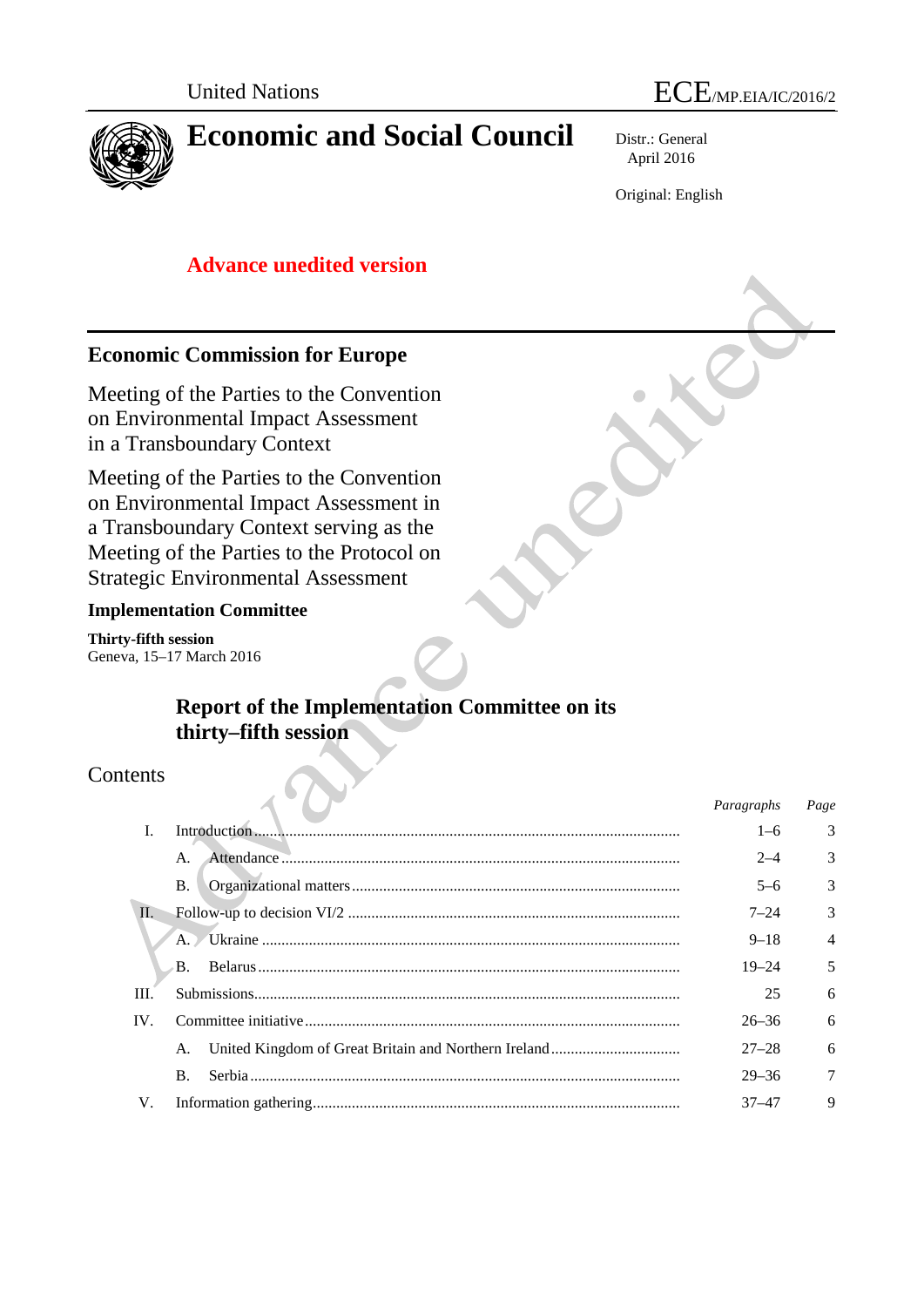|       | A.                                                                                                                                    | $37 - 39$ | 9  |
|-------|---------------------------------------------------------------------------------------------------------------------------------------|-----------|----|
|       | <b>B.</b>                                                                                                                             | 40        | 10 |
|       | C.<br>Bosnia and Herzegovina — Ugljevik thermo-power plant                                                                            | $41 - 44$ | 10 |
|       | D.                                                                                                                                    | $45 - 47$ | 10 |
| VI.   |                                                                                                                                       | $48 - 49$ | 11 |
| VII.  |                                                                                                                                       | $50 - 51$ | 11 |
| Annex |                                                                                                                                       |           |    |
|       | Findings and recommendations further to a Committee initiative<br>concerning the United Kingdom of Great Britain and Northern Ireland |           |    |
|       |                                                                                                                                       |           | 12 |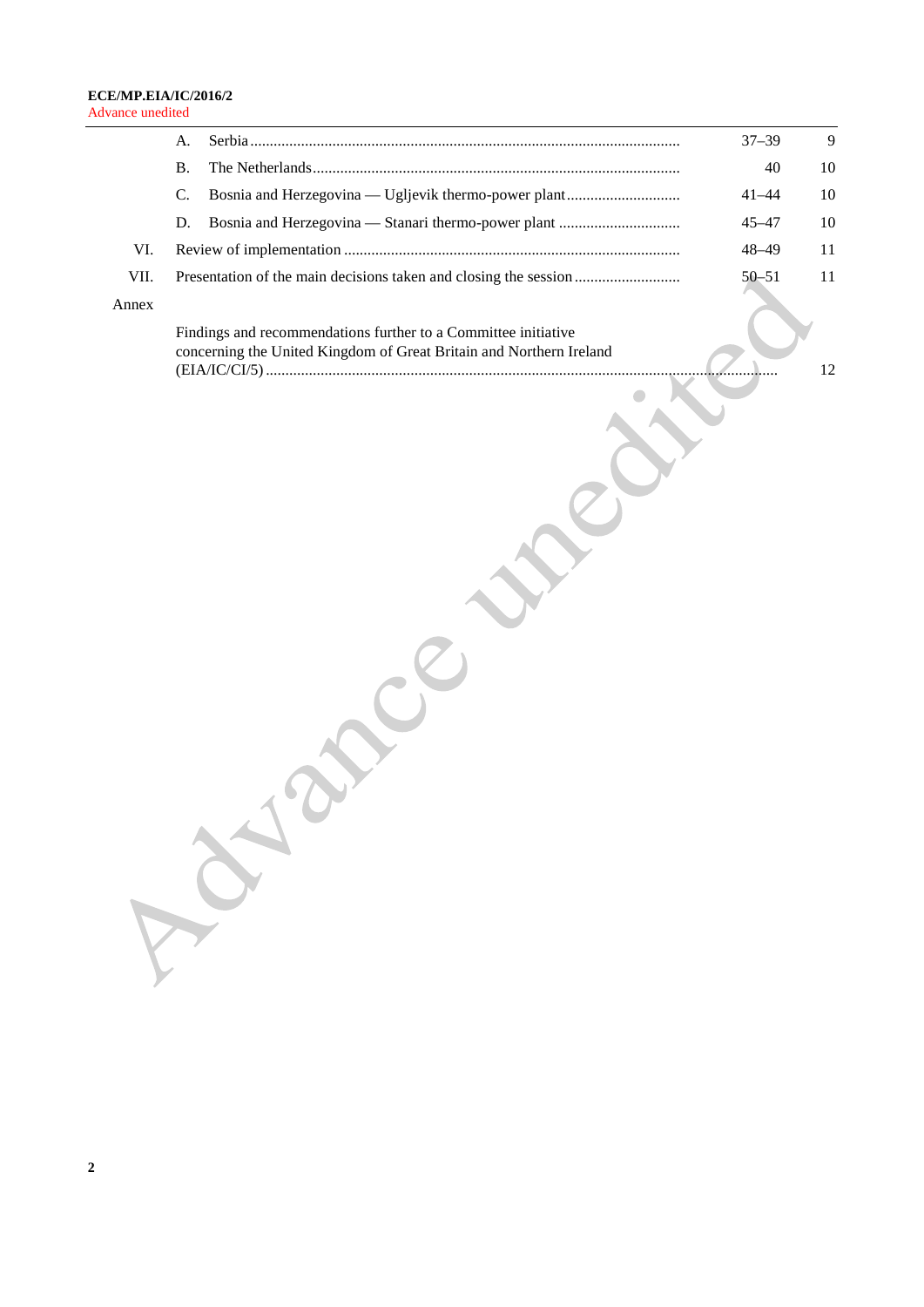## **I Introduction**

1. The thirty-fifth session of the Implementation Committee under the Convention on Environmental Impact Assessment in a Transboundary Context (Espoo Convention) and its Protocol on Strategic Environmental Assessment (Protocol on SEA) was held from 15 to 17 March 2016 in Geneva, Switzerland.

### **A. Attendance**

2. The following members of the Implementation Committee for Convention and Protocol matters attended the session: Mr. Vladimir Buchko (Ukraine); Mr. David Catot (France); Ms. Elyanora Grigoryan (Armenia); Mr. Kaupo Heinma (Estonia); Ms. Lourdes Aurora Hernando (Spain); Mr. Jerzy Jendrośka (Poland); Ms. Zsuzsanna Pocsai (Hungary); Mr. Romas Švedas (Lithuania); Mr. Felix Zaharia (Romania); and Ms. Nadezhda Zdanevich (Belarus). Ms. Borana Antoni replaced Ms. Ornela Shoshi (Albania) for the present session.

3. The Committee welcomed the new member nominated by France and the alternate member nominated by Albania.

4. Following an invitation from the Committee, the session was also attended by delegations from Belarus, Lithuania and Ukraine during the Committee's consideration of follow-up to decision VI/2 (see section II below).

### **B. Organizational matters**

5. The Chair of the Committee, Mr. Zaharia, opened the session. The Committee adopted its agenda (ECE/MP.EIA/IC/2016/1).

6. The Committee member from Romania informed the Committee that the information about the appointment of the alternate member would be shortly provided to the secretariat. The Committee member from Ukraine informed the Committee that Ukraine was still considering the appointment of the alternate member.

# **II. Follow-up to decision VI/2**

7. Discussions on the follow-up to decision VI/2 of the Meeting of the Parties to the Convention on the review of compliance with the Convention (see ECE/MP.EIA/20/Add.1–ECE/MP.EIA/SEA/4/Add.1) were not open to observers, according to rule 17, paragraph 1, of the Committee's operating rules, and took place in the absence of the Committee members nominated by Belarus, Lithuania and Ukraine during the consideration of the cases concerning their countries. The Chair of the Committee from Romania was also absent during the follow-up by Ukraine with decision VI/2 in relation to the Danube-Black Sea Deep Water Navigation Canal in the Ukrainian sector of the Danube Delta (the Bystroe Canal Project) (see below).

8. Due to time constraints, the Committee postponed to its next session (thirty-sixth session, Geneva, 5-7 September 2016) consideration of the follow-up by Armenia and Azerbaijan to decision VI/2.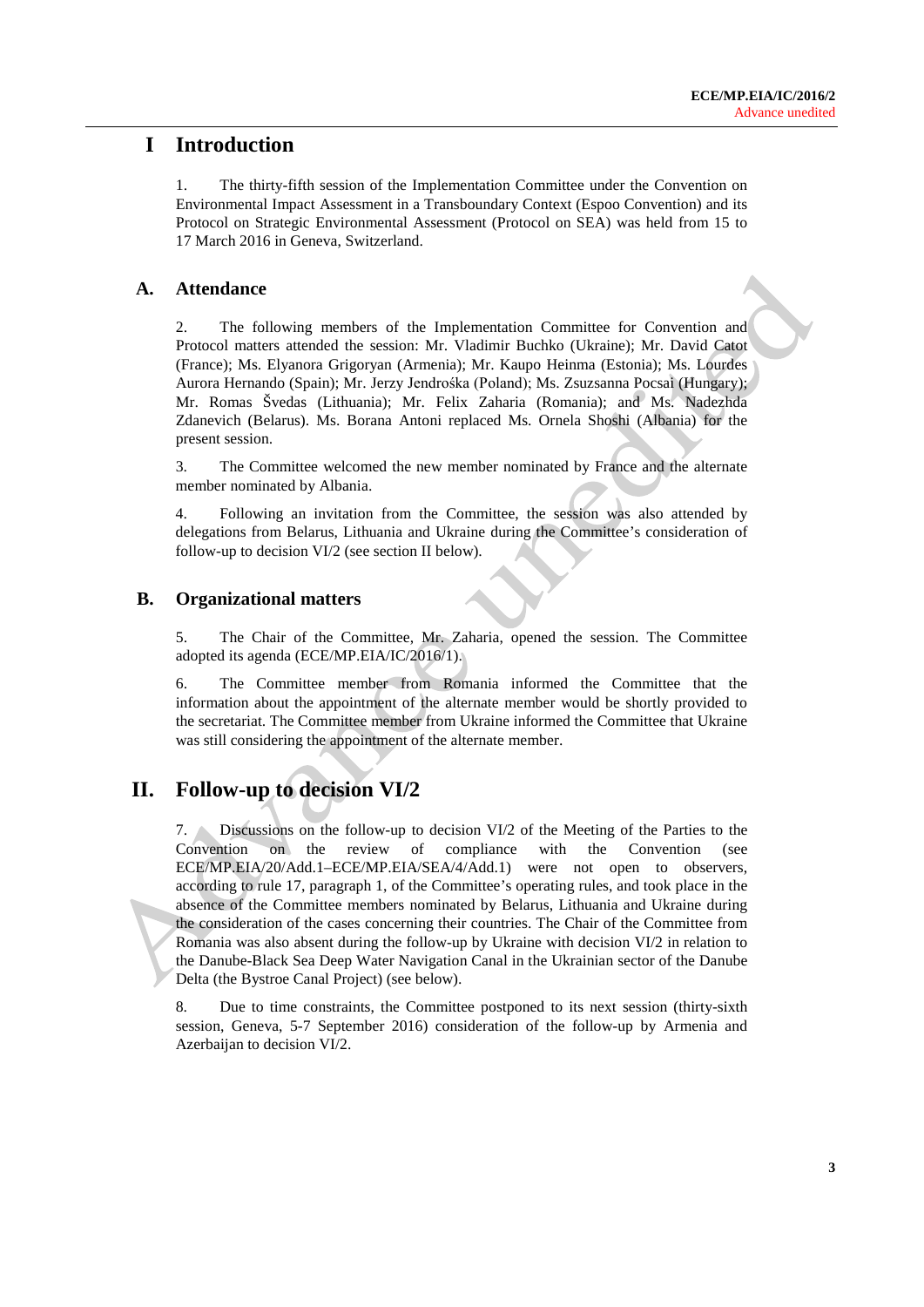### **A. Ukraine**

#### **1. Bystroe Canal Project (EIA/IC/S/1)[1](#page-3-0)**

9. Further to its thirty-fourth session (Geneva, 8–10 December 2015), the Committee continued its consideration of the follow-up by Ukraine with decision VI/2 in relation to Bystroe Canal Project. The Committee welcomed the delegation of Ukraine. At the beginning of the session, the Committee pointed to the informal character of the discussions, which did not constitute a formal discussion (a hearing) on the matter, according to paragraph 9 of the Committee's structure and functions and operating rule 11. The Chair of the Committee also indicated that the curator would steer the discussions. The Committee then invited the delegation to present information and opinions on the progress it had made in complying with the decisions of the Meeting of the Parties, as required by decision VI/2 (paras. 15–28).

10. At his opening statement, a representative of Ukraine stressed the importance of observing the Committee's structure and function and the operating rules regarding the participation of Committee members with potential conflict of interest, i.e. paragraph 10 of the Committee's structure and functions; operating rule 5, paragraphs 1 and 2; and operating rule 17, paragraph 2. In that respect, he requested that any discussions within the Committee on the follow-up by Ukraine to decision VI/2 in relation to the Bystroe Canal Project, be consistently carried out in the absence of the Committee members nominated by Romania and Ukraine.

11. The Committee agreed to take note of Ukraine's request that the Chair would no longer participate in any discussions of the Committee on the matter or address letters to Ukraine on behalf of the Committee. Considering the informal nature of the discussions, the first Vice-Chair of the Committee then solicited the Ukrainian delegation's views on whether the Committee members nominated by Romania and Ukraine could attend the discussions between the Committee and the delegation. The delegation expressed the view that both members should also be absent during the discussions.

12. Discussions continued in the absence of the Committee members nominated by Romania and Ukraine on questions sent by the Committee to Ukraine in advance of the session. Ukraine had provided its written response on 2 March 2016. Members then posed some further questions to seek clarification on the country's position. Ukraine was also invited to provide additional information in writing on concrete measures to bring the project in conformity with the Convention, especially in relation to the invalidity of the conclusions of the integrated state expertiza and state ecological expertiza of Phase I of the Project; the decision to cease any works under Phase I of the Project; and the notification of potentially affected Parties.

13. The Committee agreed to continue consideration of the case at its next session. It requested the first Vice-Chair to write a letter to Ukraine about the information agreed to be received after the meeting.

14. The Committee also took note of a letter by Romania dated 17 March 2016 regarding the ongoing consultations with Ukraine on the possible development of a bilateral agreement on the implementation of the Convention. The Committee asked the first Vice-Chair to write a letter to Romania inviting it to provide its views on the concrete steps taken by Ukraine to bring the project in conformity with the Convention.

<span id="page-3-0"></span> $1$  Information on this compliance case is available from [http://www.unece.org/env/eia/implementation/implementation\\_committee\\_matters.html.](http://www.unece.org/env/eia/implementation/implementation_committee_matters.html)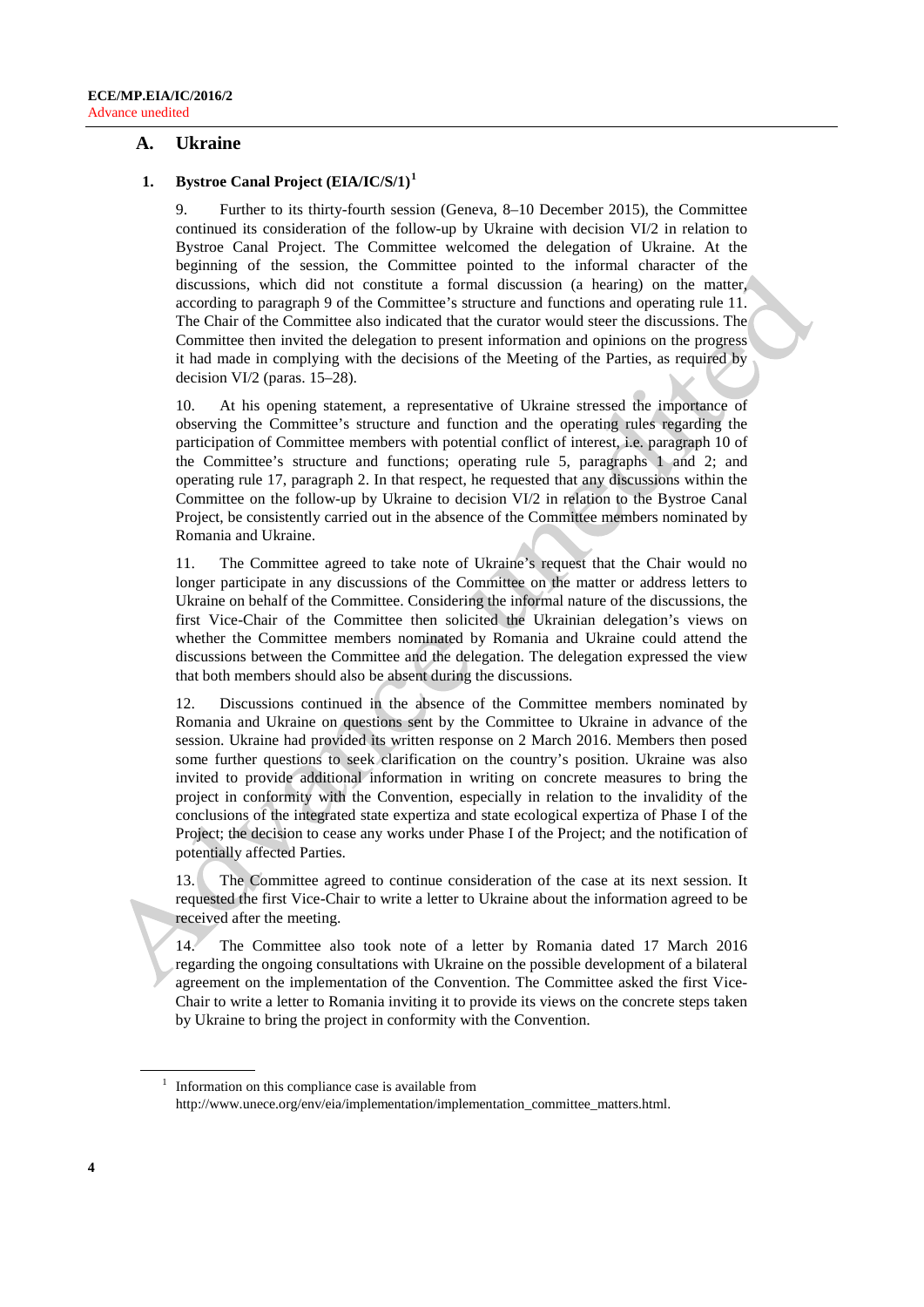15. Ukraine and Romania should respond by 29 July 2016. The curator was invited to prepare a draft document with his conclusions by 29 August for consideration of the Committee at its next session.

#### **2. Rivne nuclear power plant (EIA/IC/CI/4)[2](#page-4-0)**

16. Further to its thirty-fourth session, and on the basis of the information requested from Ukraine, the Committee continued its evaluation of the compliance of Ukraine with the Convention in respect of the extension of the Rivne nuclear power plant (NPP) since the sixth session of the Meeting of the Parties to the Convention. In doing so, it also took into consideration the specific circumstances of the case and the fact that Ukraine had acted in good faith in respect of this project, as required by decision VI/2, paragraph 71.

17. The Committee noted that by letter of 2 March 2016, Ukraine had informed again the Committee that the current legislation required the conduct of an EIA procedure for the building of new NPPs, but not for the extension of lifetime. However Ukraine also confirmed to the Committee that the new draft EIA law that was currently pending before Parliament envisaged the carrying out of an EIA procedure for the extension of lifetime of an NPP.

18. Further to an analysis by the curator, the Committee considered that the inclusion in the law of the requirement to carry out an EIA in case of lifetime extension of NPPs was a positive development. To enable further assessment by the Committee of the case in respect of the project at issue, the Committee asked the Chair to write a letter inviting Ukraine to enter into discussions with Belarus, Hungary, Poland, Romania, the Republic of Moldova and Slovakia, to agree on whether notification is needed for the extension of the lifetime for the NPP at Rivne. Ukraine should report to the Committee on the results of the discussions by 29 July 2016 for the Committee to consider at its next session. To this end, the Committee invited the curator to prepare an analysis of the report from Ukraine by 29 August 2016.

### **B. Belarus[3](#page-4-1)**

19. Further to its thirty-fourth session, the Committee continued its consideration of the follow-up by Belarus with decision VI/2 (paras. 48–64). In the meantime, Belarus and Lithuania had provided their views by letters dated 15 January and 18 January 2016, respectively, about the Committee's proposal to establish and finance an expert body modelled after the inquiry commission provided for under appendix IV, to advise the Committee's deliberations on technical and scientific issues concerning the submission by Lithuania regarding Belarus.

20. As invited by the Committee, the Bureau at its meeting in Geneva from 19 to 20 January 2016 had also discussed the proposed establishment of such expert body, taking into account the views already expressed by the two Parties in advance of the Bureau meeting. Lithuania was in principle favorable of the proposal, but Belarus had expressed reservations, pointing to the need to exhaust all possible avenues through bilateral consultations. Following clarifications from representatives of Belarus and Lithuania, the

<span id="page-4-0"></span><sup>&</sup>lt;sup>2</sup> Information on this compliance case is available fro[m http://www.unece.org/environmental](http://www.unece.org/environmental-policy/conventions/environmental-assessment/areas-of-work/review-of-compliance/committee-initiative.html)[policy/conventions/environmental-assessment/areas-of-work/review-of-compliance/committee](http://www.unece.org/environmental-policy/conventions/environmental-assessment/areas-of-work/review-of-compliance/committee-initiative.html)[initiative.html.](http://www.unece.org/environmental-policy/conventions/environmental-assessment/areas-of-work/review-of-compliance/committee-initiative.html)

<span id="page-4-1"></span><sup>&</sup>lt;sup>3</sup> Information on this compliance case is available from [http://www.unece.org/env/eia/implementation/implementation\\_committee\\_matters.html.](http://www.unece.org/env/eia/implementation/implementation_committee_matters.html)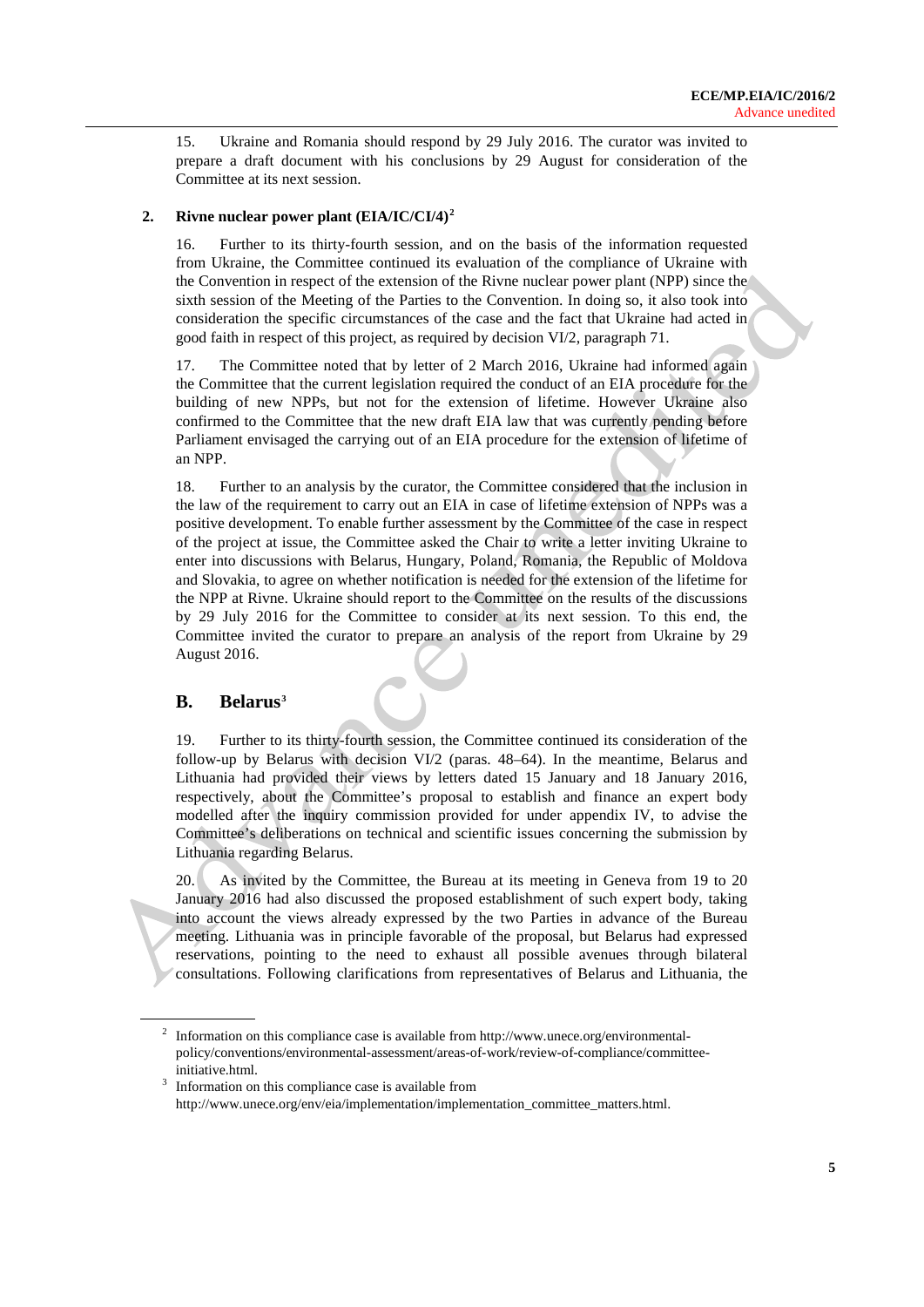Bureau encouraged Belarus to reconsider its reservations regarding the proposal in advance of discussions on the matter at the Committee's present meeting. [4](#page-5-0)

21. The Committee welcomed the delegations of Belarus and Lithuania. At the beginning of the session, the Chair pointed to the informal character of the discussions which did not constitute a formal discussion (a hearing) on the matter. The Committee then invited the delegations to present information and opinions on the steps they had taken to implement the recommendations in decision VI/2.

22. To facilitate discussions, the Committee had provided questions to the issues that it had deemed necessary to be addressed during the discussion in advance of the session. Lithuania had provided its written response on 10 March and Belarus on 11 March 2016. The Committee had also been copied in correspondence between the two Parties.

23. Members then asked some additional questions to seek clarification on the country's positions, further to their written replies and oral presentations. Both Parties reiterated their views on the proposed establishment of an expert body to advise the Committee's deliberations on technical and scientific issues concerning the matter, Lithuania supporting the establishment of the expert body and Belarus expressing reservations.

24. The Committee agreed that there was a disagreement between the two Parties on technical issues concerning the construction of the NPP, noting for example that as to the reasonable locational alternatives to the proposed activity and the site selection, matters concerning the methodology and data used (including but not limited to seismic activity, hydrological and geological data) had not been fully clarified between the Parties. It then asked the Chair to write to the Parties inviting them to carry out bilateral expert level consultations on their issues of disagreement raised during the discussions with the Committee on 15 March 2016, and to jointly report to the Committee on the results of these consultations by 29 July 2016 for consideration by the Committee at its next session. The curator was invited to prepare a draft analysis with proposed conclusions by 29 August 2016.

## **III. Submissions**

25. No submissions had been received since the Committee's previous session and there were no earlier submissions still under consideration.

# **IV. Committee initiative**[5](#page-5-1)

26. Discussions on Committee initiatives were not open to observers, in accordance with rule 17 of the Committee's operating rules.

## **A. United Kingdom of Great Britain and Northern Ireland**

27. The Committee continued its consideration of its initiative on the United Kingdom of Great Britain and Northern Ireland regarding the planned construction of the Hinkley

<span id="page-5-0"></span><sup>4</sup> See informal notes of the Bureau meeting on 19-20 January 2016, available from http://www.unece.org/index.php?id=40421#/.

<span id="page-5-1"></span><sup>&</sup>lt;sup>5</sup> Information on Committee initiatives, including relevant documentation, is available from http://www.unece.org/environmental-policy/conventions/environmental-assessment/areas-ofwork/review-of-compliance/committee-initiative.html.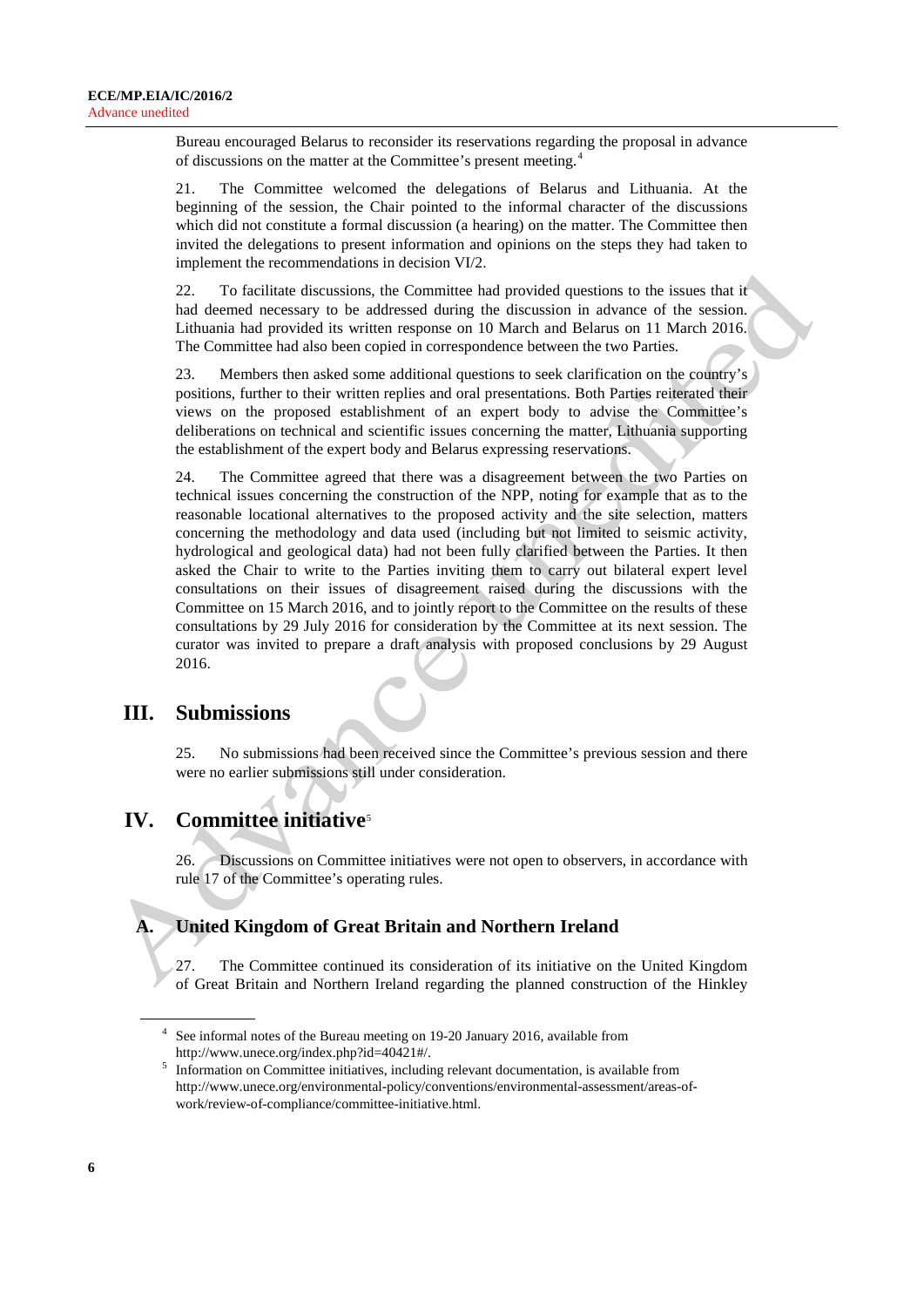Point C NPP (EIA/IC/CI/5). It agreed that following United Kingdom's letter of 11 March 2016 it would finalize minor points in its findings and recommendations, on the basis of a proposal by the curator, using its electronic decision-making procedure. The curator was requested to provide his proposal by 22 March 2016 and the Committee agreed that the electronic decision-making procedure should be finalized by 8 April 2016 and that the findings and recommendations be annexed to the present report.

28. The Committee requested the secretariat to inform the United Kingdom accordingly. The secretariat was also requested to provide the findings and recommendations to the United Kingdom, once issued as an official document, and to transmit them for consideration by the MOP at its seventh session. The related documents and information should also be posted on the Convention website.

### **B. Serbia**

29. At its thirty-third session, the Committee had decided to begin a Committee initiative concerning compliance by Serbia with its obligations under the Convention in relation to the planned construction of the Kostolac lignite power plant in north-east Serbia, by the River Danube, close to the border with Romania (EIA/IC/CI/6) further to the information provided by Bankwatch Romania Association.

30. At the start of the discussion, the Chair of the Committee from Romania declared a potential conflict of interest. The Committee agreed that in accordance with operating rule 5, the Chair would henceforth not participate in the consideration by the Committee of that Committee initiative, nor should he participate in, or be present during, the preparation and adoption of any part of a report, finding or recommendation of the Committee that related to that Committee initiative. The first Vice-Chair would lead the discussion on the matter.

31. Further to an analysis by the curator, the Committee took note of the information provided by Serbia by letter of 3 November 2015 and the additional clarification by email of 20 November 2015 regarding the construction of the TPP that no further information on the activity in question was available because of pending domestic administrative remedies questioning the validity of the final decision vis-à-vis the compliance of Serbia with the Convention.

32. Moreover, the Committee discussed compliance by Serbia in relation to the planned open pit mine. The Committee agreed that the planned open pit mine was also an activity listed in appendix I to the Convention and that the likelihood of a significant adverse transboundary impact could not be excluded.

33. The Committee agreed to request the first Vice-Chair to send a letter to Serbia requesting it to address the following questions concerning the open pit mine:

(a) Please provide a map showing the exact location of the mine (vicinity of the TPP) and its distance from the border with Romania.

(b) Taking into account the definition of the "proposed activity" under the Espoo Convention, i.e. "any activity or any major change to an activity subject to a decision of a competent authority in accordance with an applicable national procedure" and MOP decision that "notification is necessary unless a significant adverse transboundary impact can be excluded" (decision IV/2, annex I, para 54), please explain and provide the reasoning:

i. Why Serbia considered that the extension of the lignite open pit mine was not a project falling within the scope of the Espoo Convention, and consequently not subject to a *transboundary* EIA procedure?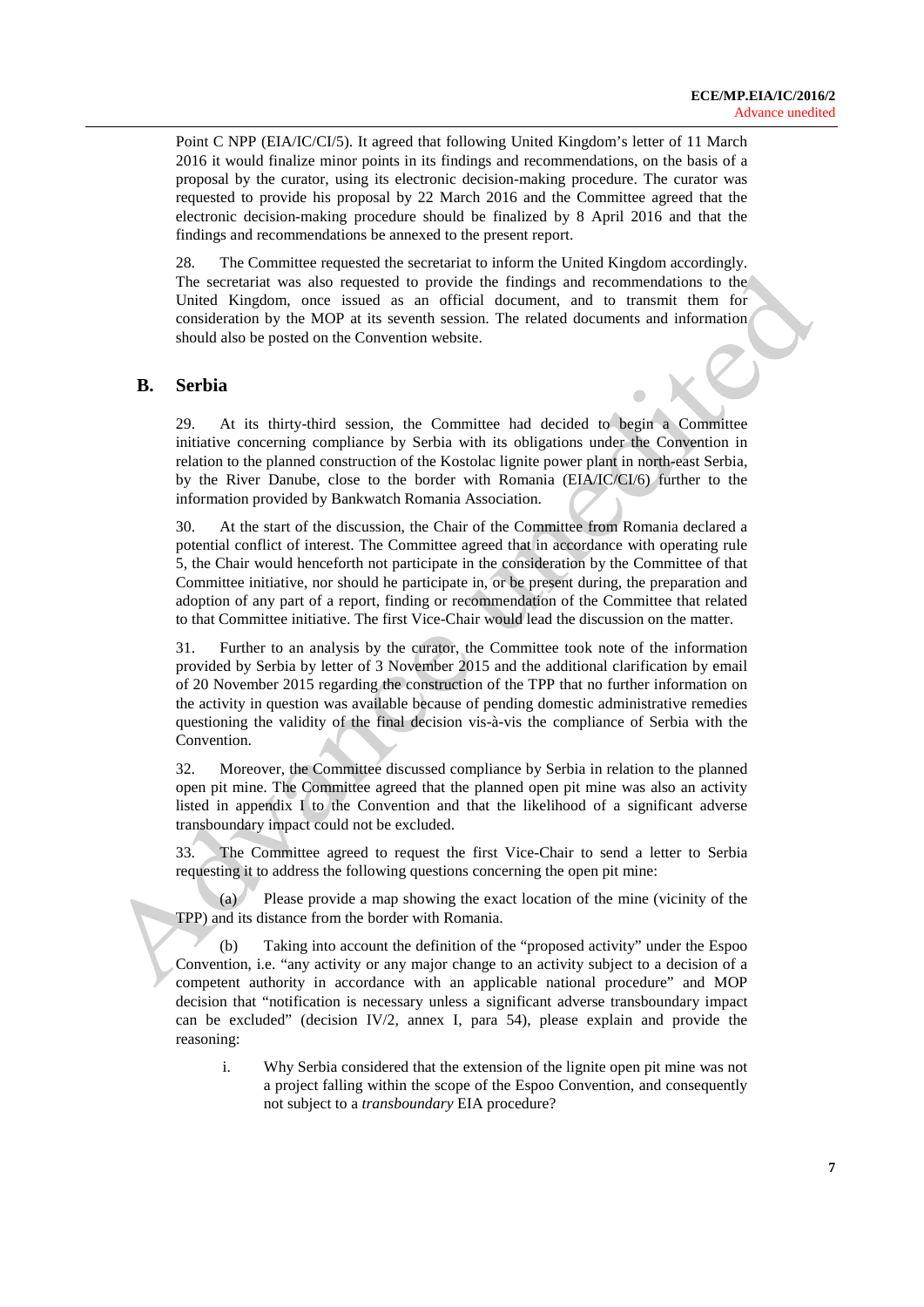ii. Why Serbia did not carry out a *domestic* EIA procedure for the planned open pit mine?

(c) Can Serbia exclude that the planned lignite open pit mine is a proposed activity that has a significant adverse transboundary environmental impact?;

Was the increase in the output of the lignite from the open pit mine considered as part of the project for the extension of the Kostolac lignite power plant?;

(e) What is the actual volume of lignite from the mine and what is the volume planned for the future after the extension)?;

(f) Under Serbian legislation, is the extension of open pit mines subject to EIA or EIA screening?

(g) When did Serbia start exploiting the open pit mine? Was there an EIA procedure carried out prior to the start of the exploitation of the mine? If yes:

- i. When was the EIA procedure carried out, for how long and had it been concluded before the start of exploitation?
- ii. Did the EIA procedure cover also the project of extending the pit mine?

34. Moreover, Serbia should be invited to address the following questions regarding the planned construction of the new unit at the Kostolac lignite power plant:

(a) Please provide information about the heat output of (i) the B3 unit; and (ii) the power plant as a whole;

(b) Please provide information about the state of play of the currently pending proceedings before the national administrative appeal court concerning the validity of the EIA decision, i.e. which NGO submitted challenged the validity of the decision at court, when was the complaint submitted, and when are the proceedings expected to be concluded?;

(c) Please further specify the location of the cooling water intake of Kostolac B3 project;

(d) How many units are functioning at Kostolac TPP? Has their cumulative impact on the environment been taken into consideration in the national EIA procedure and EIA report?

35. The first Vice-Chair was also requested to send a letter to Romania asking it to send a copy of the original letter of April 2014 to the Committee, in which it asked Serbia to apply the provisions of article 3 of the Convention regarding the Kostolac B3 project.

36. The information should be provided in English by 29 July 2016 and the curator should provide an analysis by 29 August for consideration by the Committee at its next session.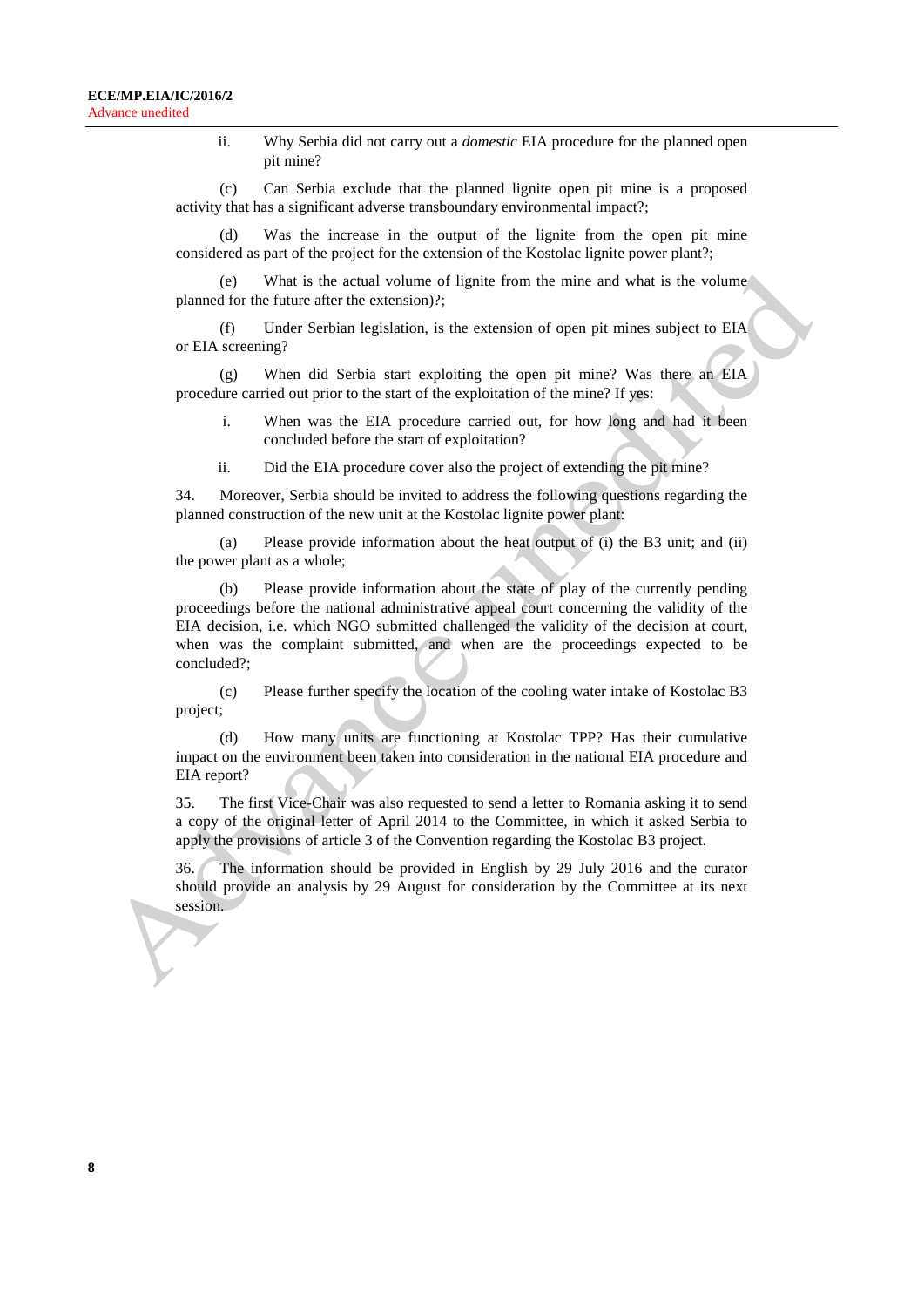# **V. Information gathering**[6](#page-8-0)

### **A. Serbia**

37. The Committee then continued consideration of the information it had gathered further to the information provided by Bankwatch Romania Association concerning compliance by Serbia with the Protocol in relation to the Government's Energy Strategy and the Spatial Plan (EIA/IC/INFO/14) further to original information received from an NGO on the planned construction of the Kostolac lignite power plant in north-east Serbia by the River Danube, close to the border with Romania (see above). The Committee reviewed the response provided by Serbia 3 November 2015 to the Committee's questions.

38. Further to an analysis prepared by the curator for the Committee's previous meeting and presented by the alternate member of the Committee nominated by Albania, the Committee agreed that further clarification should be sought by Serbia. It asked the Chair to write a letter to Serbia asking it to address the following questions:

- (a) Regarding the Strategy for Energy Development:
- i. Clarify whether public consultations were undertaken under the SEA procedure and in line with article 8 of the Protocol;
- ii. Explain how the SEA procedure was conducted and whether the procedure was conducted according article 9 of the Protocol. Please provide specific references to the applicable national procedures and law;
- iii. Provide a detailed list of the potential projects, which would be implemented in the energy sector in Serbia according to the Strategy;
- iv. Which countries did Serbia notify in the context of the transboundary SEA procedure? Please provide copies of the notifications sent;
- (b) Regarding the Spatial Plan:
- i. Has a national SEA procedure been carried out in accordance with article 4, paragraph 1 of the Protocol? And how was it conducted? Please provide specific references to the applicable national procedures and law;
- ii. Please explain why the Spatial Plan should not be subject to transboundary consultations according to article 10 of the Protocol;
- iii. Please provide information on the adoption of the Spatial Plan with specific references to the applicable national procedures and law for the decisionmaking procedure.

39. The information should be provided in English by 29 July 2016 and the curator should provide an analysis by 29 August for consideration by the Committee at its next session.

<span id="page-8-0"></span><sup>&</sup>lt;sup>6</sup> More information on information-gathering cases, including relevant documentation, is available from [http://www.unece.org/environmental-policy/conventions/environmental-assessment/areas-of](http://www.unece.org/environmental-policy/conventions/environmental-assessment/areas-of-work/review-of-compliance/information-from-other-sources.html)[work/review-of-compliance/information-from-other-sources.html.](http://www.unece.org/environmental-policy/conventions/environmental-assessment/areas-of-work/review-of-compliance/information-from-other-sources.html)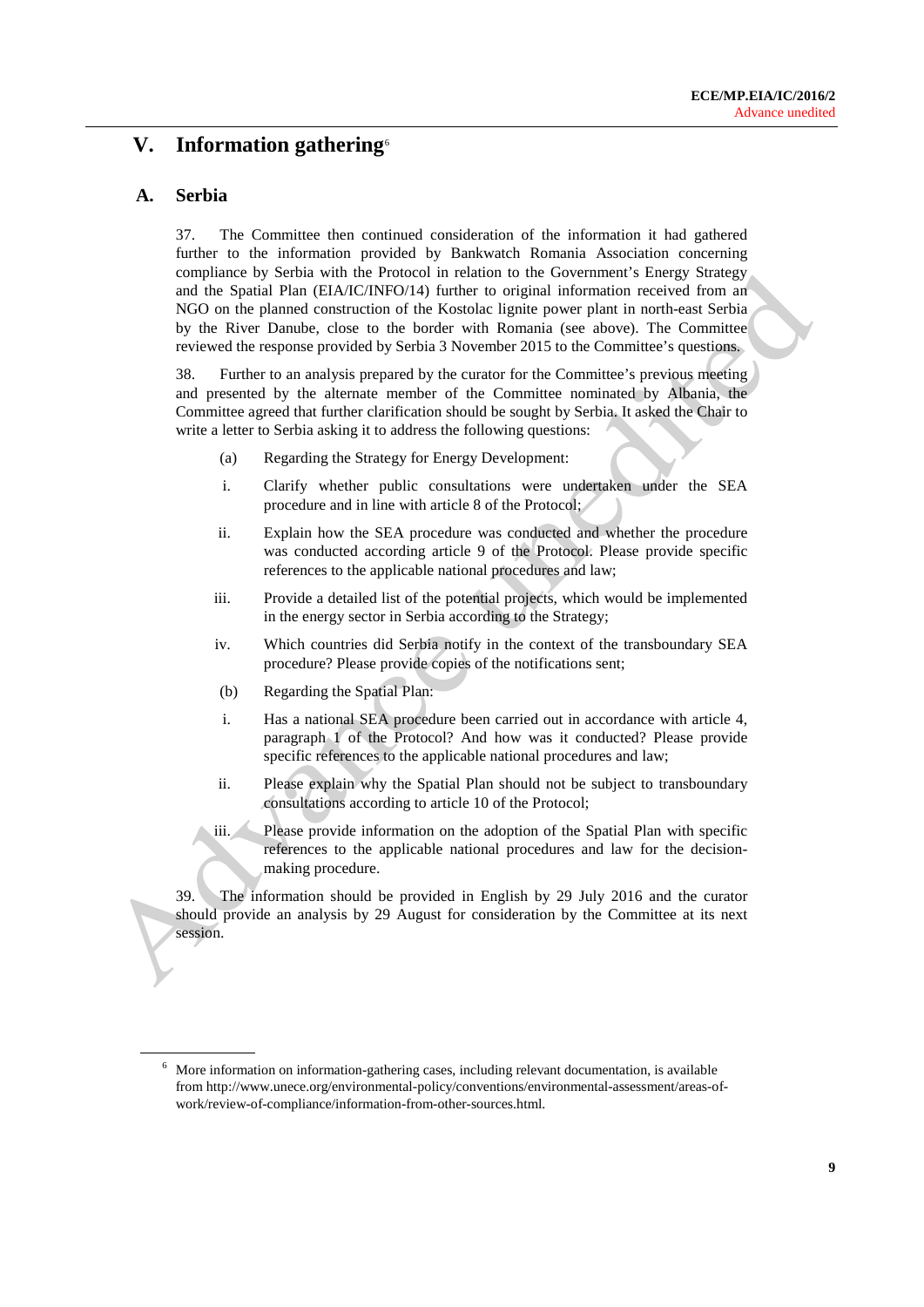### **B. The Netherlands**

40. The Committee then turned to the consideration of the information it had gathered further to the information provided by the NGO Greenpeace Netherlands concerning the extension by the Netherlands of the lifetime of the Borssele NPP (EIA/IC/INFO/15). Further to an analysis by the curator, the Committee agreed that there remained certain points pending clarification by the Netherlands and Belgium. It asked the co-curators to prepare questions for the two Parties by 31 March for the consideration of the Committee using its electronic decision-making procedure by 30 April 2016. It then requested the Chair to write letters to Belgium and the Netherlands requesting them to address the Committee's questions by 15 June 2016. Upon consideration of the responses, the Committee would consider whether an informal meeting with the delegation of the Netherlands should take place at the Committee's next session to clarify the facts of the case.

### **C. Bosnia and Herzegovina — Ugljevik thermo-power plant**

41. The Committee then continued its consideration of the information it had gathered further to the information received on 18 September 2014 from the NGO Center for Environment (Bosnia and Herzegovina) concerning the planned construction of a third block for the thermo-power plant in Ugljevik, close to the border with Serbia (EIA/IC/INFO/16). By letter of 20 March 2016, Bosnia and Herzegovina had provided its response to the Committee's questions, sent by letter of 24 December 2014.

42. The Committee noted that further clarification should be sought by Bosnia and Herzegovina to the Committee's first question, i.e. Please provide information about the planned activity (third block for the thermopower plant in Ugljevik), the location and the current status of the activity and the technical characteristics.

43. The Committee also asked the Chair to write to Serbia asking it to confirm that the proposed activity was not likely to cause a significant adverse transboundary environmental impact on the territory of Serbia.

44. The information should be provided in English by 29 July 2016 for analysis by the curator by 29 August 2016 and for consideration by the Committee at its thirty-sixth session.

### **D. Bosnia and Herzegovina — Stanari thermo-power plant**

45. The Committee next continued its consideration of the information it had gathered further to the information received on 18 September 2014 from the Center for Environment on the planned construction of a new thermo-power plant in Stanari, close to the border with Croatia (EIA/IC/INFO/17). By letter of 20 March 2016, Bosnia and Herzegovina had provided its response to the Committee's questions, sent by letter of 24 December 2014.

46. The Committee noted that further clarification should be sought by Bosnia and Herzegovina to the Committee's first question, i.e. Please provide information about the planned activity (new thermo-power plant in Stanari), the location and the current status of the activity and the technical characteristics. Moreover, Bosnia and Herzegovina should be requested to address the following questions:

(a) Please provide details about the permit, including precise information about its update in 2010 and its extension/prolongation in 2013;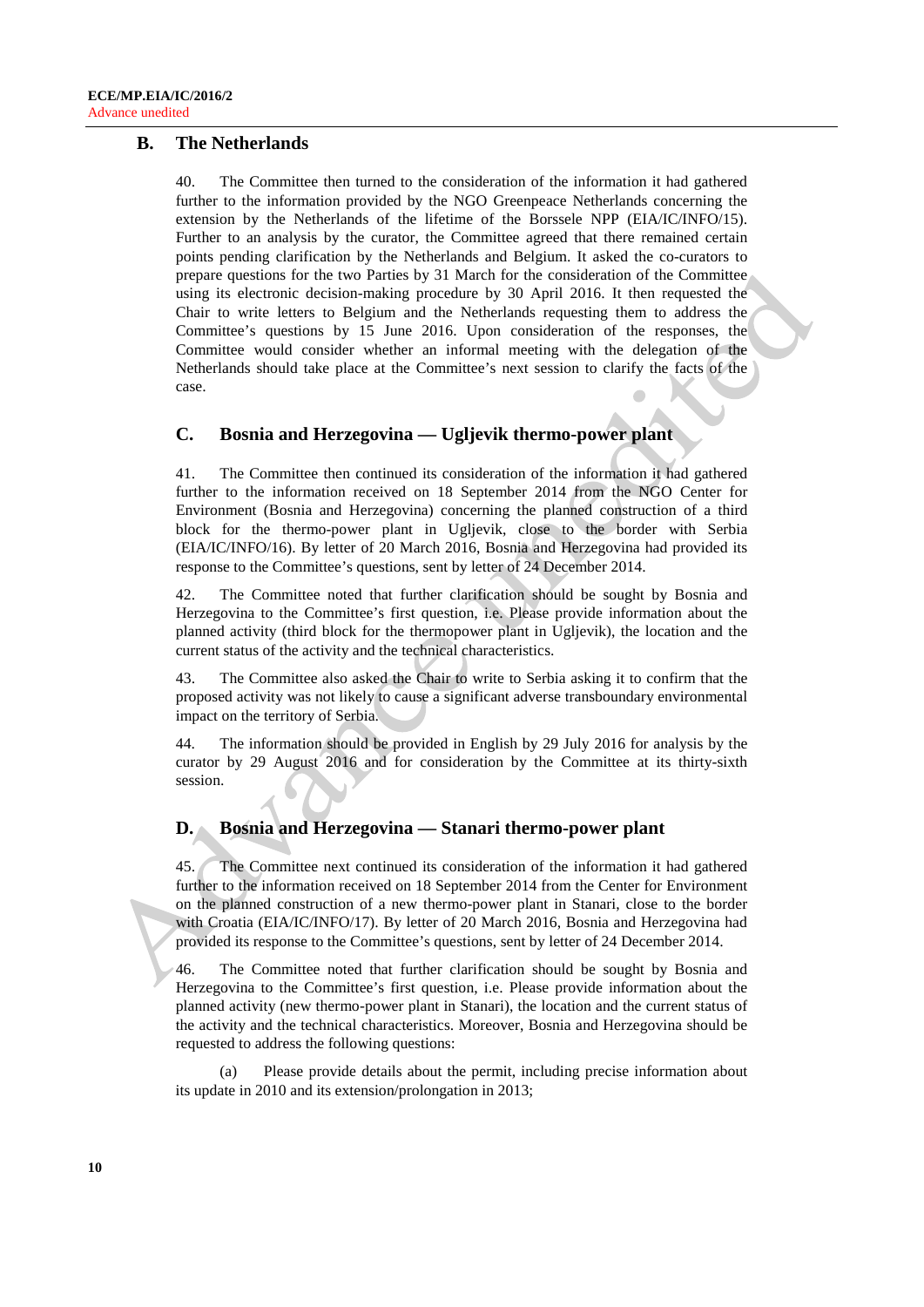(b) Please provide a copy of the letter you sent to Croatia in response to its letter dated 19 May 2014.

47. The information should be provided in English by 29 July 2016 for analysis by the curator by 29 August 2016 and for consideration by the Committee at its thirty-sixth session.

## **VI. Review of implementation**

48. The secretariat reported that by 31 March 2016, Parties to the Convention and Parties to the Protocol were expected to return their completed questionnaires for the preparation of the fifth review of implementation of the Convention and the second review of implementation of the Protocol in the period 2012-2014. No completed reports had been received so far. The secretariat had reminded several times Parties about the reporting requirements and the upcoming deadline. In a recent reminder, the United Kingdom had also been invited to submit its completed questionnaire on the Convention for the period 2010-2012; and Portugal had been invited to submit its completed questionnaires on the Convention and the Protocol for the same period. The Committee took note of the information.

49. Due to time constraints, the Committee postponed consideration of the specific compliance issue from the fourth review of implementation of the Convention regarding Cyprus; and the specific compliance issue from the first review of implementation of the Protocol regarding the EU.

# **VII. Presentation of the main decisions taken and closing of the session**

50. The Committee agreed to hold its thirty-sixth session from 5 to 7 September 2016; and its thirty-seventh session from 12 to 14 December 2016. The Committee also preliminarily agreed to hold its thirty-seventh session from 20 to 22 February, back to back with the Bureau meeting from 23 to 24 February 2017; its thirty-eighth session from 12 to 14 September 2017; and its thirty-ninth session from 5 to 7 December 2017.

51. The Committee adopted the draft report of its session, prepared with the support of the secretariat. The Chair then formally closed the thirty-fifth session.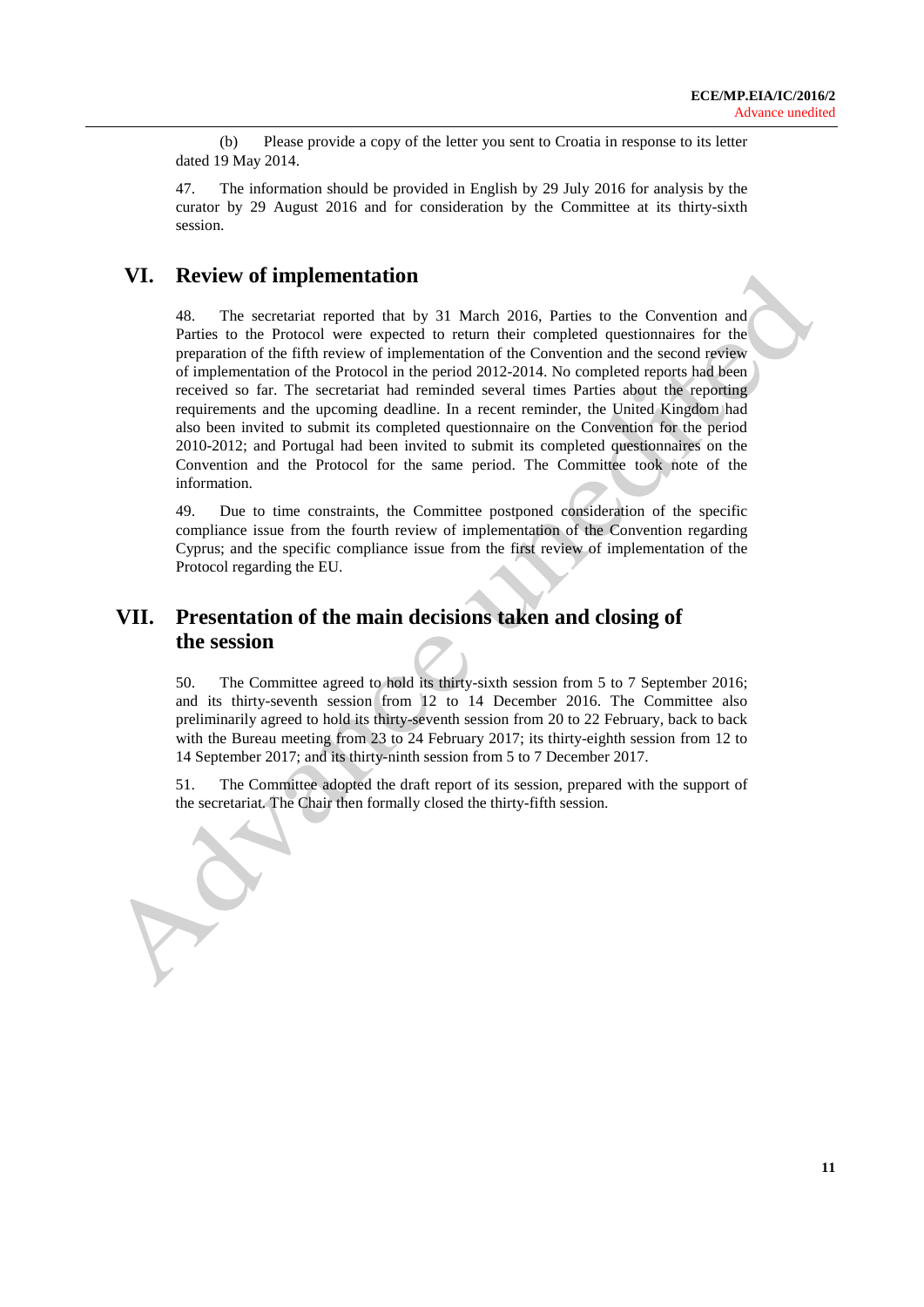#### **Annex**

**Findings and recommendations further to a Committee initiative concerning the United Kingdom of Great Britain and Northern Ireland (EIA/IC/CI/5)**

### **I. Introduction — Summary of documentation received and the Committee's procedure**

1. On 12 and 22 March 2013, a member of the German Parliament provided information to the Implementation Committee under the Convention on Environmental Impact Assessment in a Transboundary Context (Espoo Convention) and its Protocol on Strategic Environmental Assessment, regarding the planned construction of a nuclear power plant (NPP) in Hinkley Point C (HPC) by the United Kingdom of Great Britain and Northern Ireland. In the information provided, the member of the German Parliament alleged noncompliance by the United Kingdom with its obligations under the Convention with respect to the proposed activity noting that Germany had not been notified and the German public had not been consulted on the activity.

2. On 27 March 2013 the Irish non-governmental organization (NGO) Friends of the Irish Environment also provided information to the Implementation Committee regarding the same proposed activity and alleging noncompliance by the United Kingdom with its obligations under the Convention with respect to the proposed activity noting that Ireland had not been notified and the Irish public had not been consulted on the activity.

3. On 10 July 2013, additional information concerning the proposed activity was submitted to the Committee by the member of the German Parliament.

4. At is twenty-eighth session (Geneva, 10-12 September 2013), the Committee began its consideration of the information provided (information gathering case with symbol EIA/IC/INFO/12). It decided to ask for clarifications from the Governments of the United Kingdom, Germany, Ireland and Austria. In respect of Austria, the Committee noted that it had been the only Party that had requested to exchange information in accordance with article 3, paragraph 7, of the Convention, and hold discussions for the purposes of the transboundary environmental impact assessment (EIA) procedure, and for this reason it decided to invite Austria to provide information about its participation to the decisionmaking procedure.

5. On 9 December 2013, additional information was submitted by the member of the German Parliament.

6. At its twenty-ninth session (Geneva, 10-12 December 2013), the Committee reviewed the clarifications received from the Governments of Austria, Germany, Ireland and the United Kingdom. The Committee agreed that it would continue its consideration of the matter at its next session and decided to write to other countries neighbouring the United Kingdom, i.e., Belgium, Denmark, France, the Netherlands, Norway, Portugal and Spain to enquire whether they shared the opinion of the United Kingdom that the project would not have any significant transboundary negative impact. Responses to the Committee's inquiries were received from Belgium, France, the Netherlands, Norway and Spain.

7. At its thirtieth session (Geneva, 25-27 February 2014), having considered information gathered, including information received from the United Kingdom on 14 January 2014, the Committee found that there was a profound suspicion of non-compliance and decided to begin a Committee initiative further to paragraph 6 of its structure and functions. In line with paragraph 9 of its structure and functions, the Committee decided to invite the United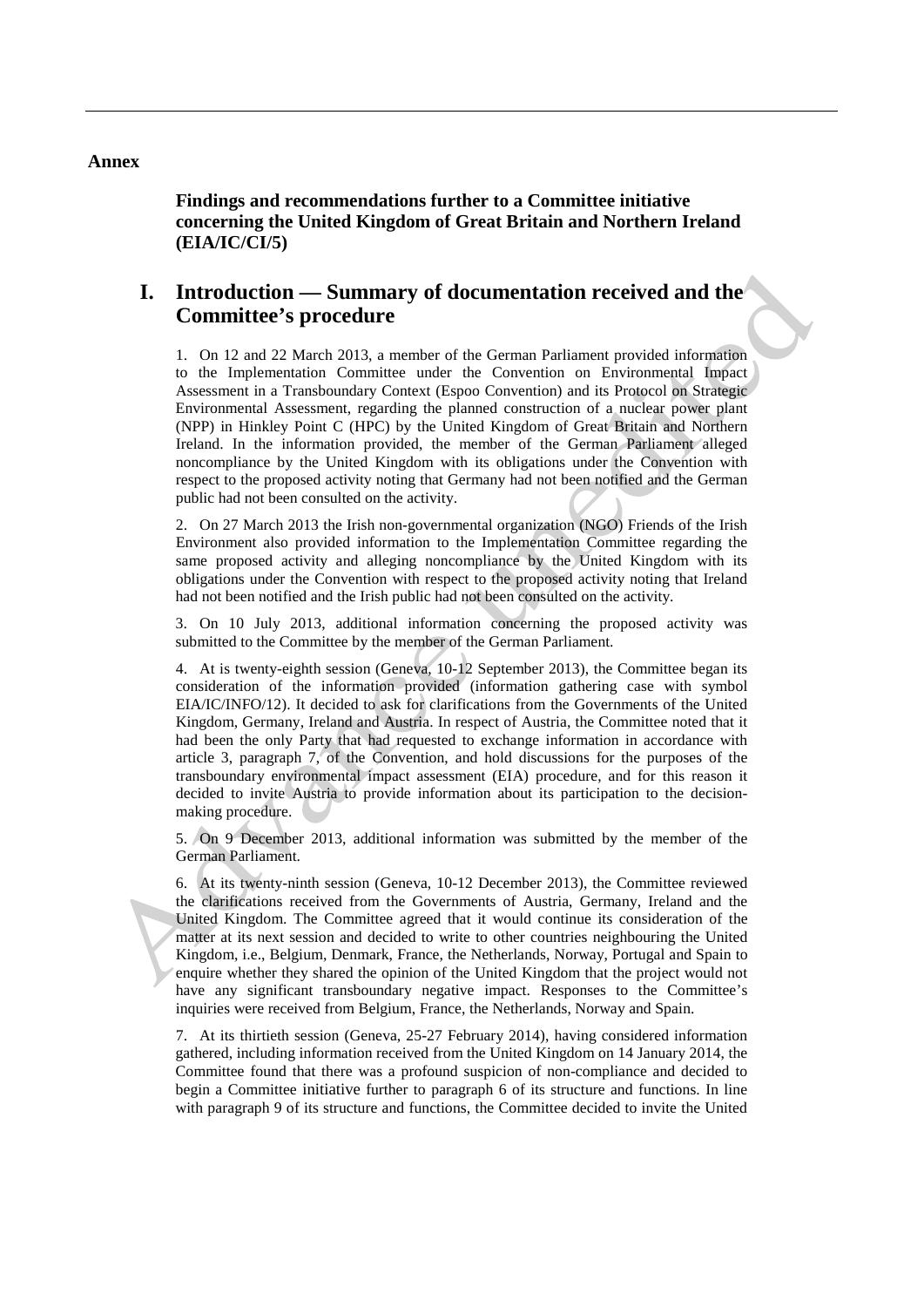Kingdom to its thirty-second session (Geneva, 9–11 December 2014) to participate in the discussion and to present information and opinions on the matter under consideration. The Committee also agreed that at its thirty-first session (Geneva, 2–4 September 2014) it would agree on questions to be sent to the United Kingdom.

8. Additional information was provided by the United Kingdom on 19 June and 20 August 2014.

9. On 1 September 2014, the Committee received information concerning the proposed activity in question from the Irish NGO, An Taisce or the National Trust for Ireland.

10. At its thirty-first session, in the light of all information received, the Committee agreed that there might no longer be need to discuss the issue with the United Kingdom at its thirty-second session. It also agreed that, with the prior consent of the Parties from which the Committee had gathered information regarding the planned activity by the United Kingdom, the information would be forwarded to the United Kingdom. The United Kingdom would be invited to comment and also to further elaborate on the transboundary procedures concerning the adoption of the nuclear National Policy Statement, including inter alia a list of potential sites for new NPPs, such as the HPC.

11. The Committee further agreed that, on the basis of the information received, it would decide at its following session whether a discussion in presence of a delegation from the United Kingdom would need to be rescheduled in 2015 or whether the Committee would directly proceed with drafting its findings and recommendations in closed session. The United Kingdom was invited to comment on the proposed approach and to indicate whether it wished to avail itself of its right to participate in a discussion with the Committee and present information and opinions on the matter. In that case, the United Kingdom was invited to specify the points that, in its view, had to be discussed with the Committee.

12. At its thirty-second session, the Committee considered the information received by the United Kingdom on 21 November 2014, including a wish to take part in the Committee's session. In line with paragraph 9 of the Committee's structure and functions, it decided to invite the United Kingdom to its thirty-third session (Geneva, 17-19 March 2015) to participate in the discussion and to present information and opinions on the matter under consideration.

13. On 7 January 2015, the United Kingdom provided additional information; and on 17 March 2015, the NGO Friends of the Irish Environment also provided additional information.

14. At its thirty-third session, the Committee considered its initiative, inviting the delegation of the United Kingdom to present it with information and opinions on the matter. The delegation also replied to questions by the members of the Committee. At the request of the Committee during the discussion, on 11 May 2015, the United Kingdom submitted further information.

15. The Committee then proceeded with the preparation of its draft findings and recommendations based on the information made available to it. The draft was completed at the Committee's thirty-fourth session (Geneva, 8-10 December 2015).

16. Before finalizing the findings and recommendations, in accordance with paragraph 9 of the appendix to decision III/2, the Committee sent the draft findings and recommendations to the United Kingdom, inviting its comments or representations by 11 March 2016. At its thirty-fifth session (Geneva, 15-17 March 2016), the Committee finalized its findings and recommendations, with the exception of minor points which were finalized using the Committee's electronic decision-making procedure, taking into account the representations provided.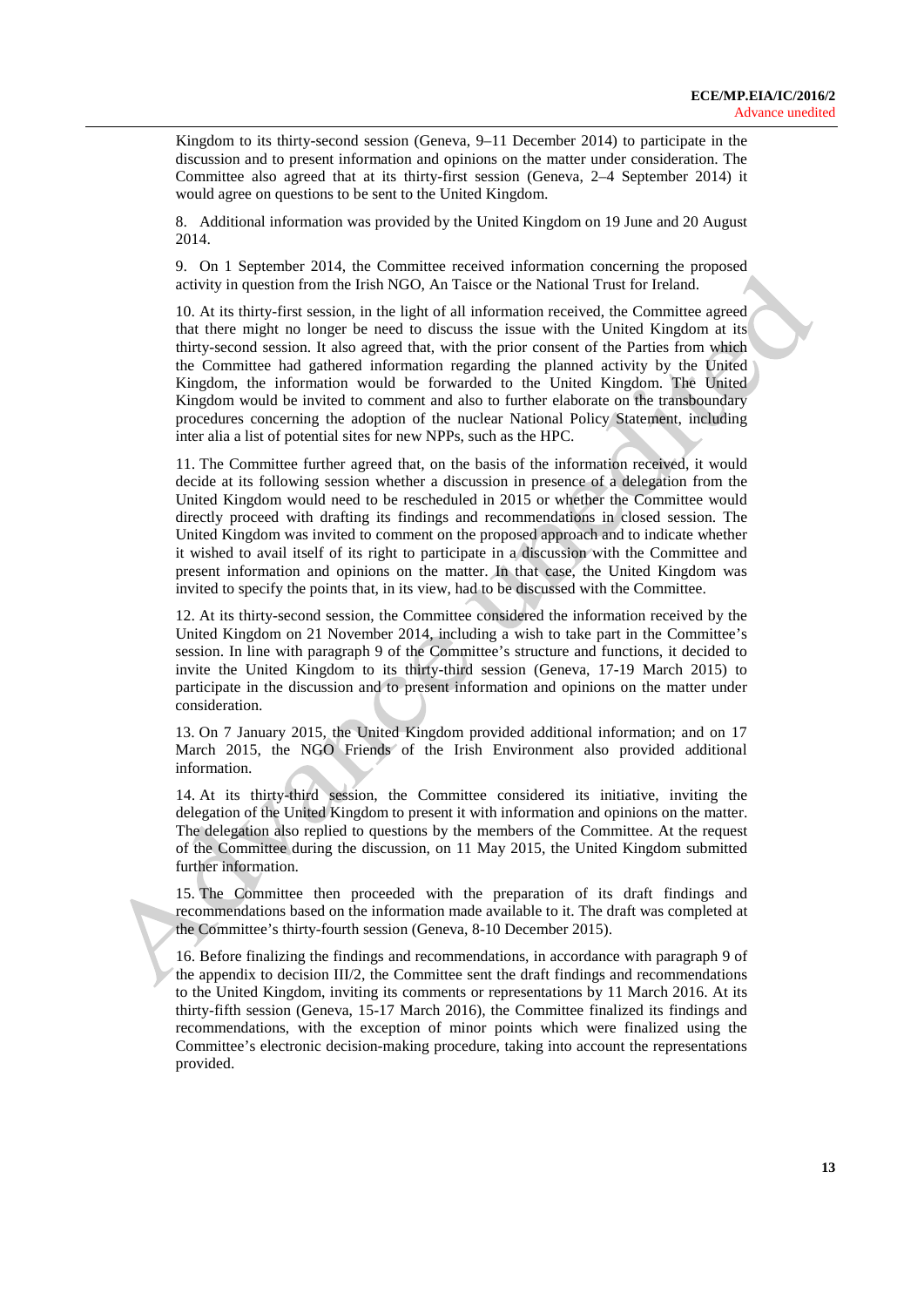## **II. Summary of facts, information and issues**

17. This section summarizes the main facts, information and issues considered to be relevant to the question of compliance, as presented by the Government of the United Kingdom in its written submissions and during the hearing of 18 March 2015; by the Governments of Austria, Belgium, France, Germany, Ireland, the Netherlands, Norway, Spain in their responses to the Committee's questions; as well as by the member of the German Parliament, and the Irish NGOs friends of the Irish Environment and An Taisce in the information they provided to the Committee.

### **A. Facts — the proposed activity**

18. HPC is a proposed activity to construct two third generation reactors (European Pressurized Reactor) at Hinkley Point, Somerset, United Kingdom. Two NPPs have already operated in the same area, Hinkley Point A, which has been decommissioned, and Hinkley Point B, which is currently operating. The NPP total capacity will be 3.2 GW (1.6 per reactor) and aims to cover 7% of the country's electricity needs.

#### **Nuclear National Policy Statement**

19. On 9 November 2009, the United Kingdom published a public consultation on six draft energy infrastructure National Policy Statements (NPSs), including one on nuclear energy (the nuclear NPS), as well as a draft appraisals of sustainability incorporating strategic environmental assessments. The nuclear NPS provided a list of potential sites for new NPPs, such as HPC. On 13 November 2009, copies of the energy NPS were sent to the European Union (EU) and European Economic Area (EEA) Member States for consultation on possible adverse transboundary effects.

20. On 19 February 2010, Austria replied that the documentation provided was sufficient for the planning decision, but that transboundary effects could not be ruled out. Therefore, Austria asked to be kept informed.

21. On 22 February 2010, Ireland notified that it reserved its position on transboundary effects. On 27 July 2010, the United Kingdom informed Ireland about its position that, having reviewed all data and advice from the regulators, the United Kingdom believed that the construction of new nuclear power stations was not likely to have any significant effects on the environment of Ireland, and that transboundary effects could be caused only by an unintended release of radiation from an accident, for example, but the probability of such transboundary effects was very low owing to the United Kingdom's robust regulatory system.

22. On 18 October 2010, consultations on the revised draft energy NPSs were launched, including a revised nuclear NPS and revised appraisal of sustainability, which concluded that there was no likelihood of significant transboundary effects.

23. On 28 October 2010, the revised draft documentation was sent to all EU Member States. On 24 January 2011, Austria replied that transboundary effects were remote, but could not be excluded, while Ireland replied that the conclusion about the likelihood of significant transboundary effects should better be dealt with at the site selection specific stage. Ireland did not request formal transboundary consultations at that stage and stressed that its concerns would better be addressed through on-going dialogue on nuclear issues and at the project level.

#### **Hinkley Point C**

24. On 31 October 2011, the developer submitted its formal application for development consent for a new NPP at HPC, including an assessment of transboundary impacts and information about the public consultations it had carried out to the United Kingdom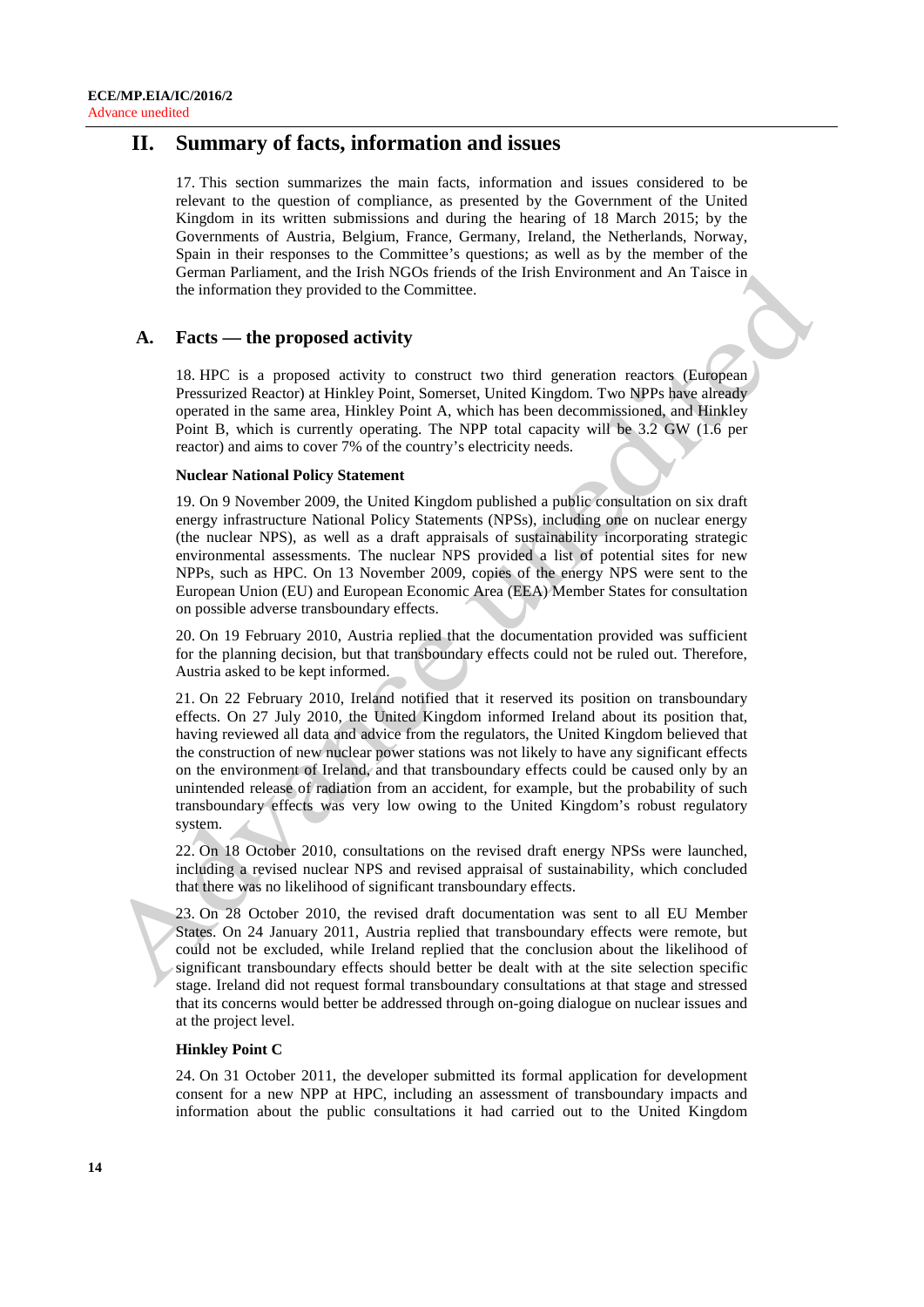Planning Inspectorate, i.e. the agency responsible for examining development consent order applications for nationally significant infrastructure projects and making recommendations to the relevant Secretary of State to inform his or her decision. The assessment referred to above had concluded that the nearest States, Ireland and France, were beyond the areas in which significant impacts were likely.

25. The developer's application was accepted and the examination began on 21 March 2012 and closed on 21 September 2012. During the examination, the Planning Inspectorate reassessed the likelihood of significant transboundary effects and issued a decision that there was no likelihood of significant transboundary environmental impacts (screening decision) and, therefore, transboundary consultation was not required. Three months after the examination was concluded, the Inspectorate prepared its report and made a recommendation to the Secretary of State for Energy and Climate Change, i.e. Secretary of State responsible for this activity. In its report, the Inspectorate concluded that taking into account national law, the information provided by the developer and the precautionary principle, the proposed activity was not likely to have a significant effect on the environment in another State of the EEA. Accordingly, the Inspectorate did not undertake transboundary consultations.

26. On 18 September 2012, Austria requested to participate in the EIA procedure according to article 3, paragraph 7, of the Convention. In its request for notification, Austria noted that it might be significantly affected in case of certain beyond-design-based accidents.

27. By letter of 8 October 2012, the United Kingdom provided related information about its law and procedures. It explained that the examination stage by the Inspectorate had already been concluded and encouraged Austria to participate and raise its concerns under the Convention directly to the Secretary of State.

28. Correspondence for the exchange of information between the two Parties followed until March 2013. In the meantime, Austria decided to carry out the public participation procedure according to the Austrian EIA Act. On 5 March 2013, Austria submitted to the United Kingdom an expert statement<sup>[7](#page-14-0)</sup> and comments by members of the public. The expert statement concluded that severe accidents could not be excluded, even if their calculated probability was very low; for this reason and since their effects could be widespread and long-lasting, such accidents should be included in the EIA procedure. The expert statement recommended that a conservative worst case release scenario be included in the EIA, in particular because of its relevance for impacts at greater distance.<sup>[8](#page-14-1)</sup>

29. On 13 March 2013, the member of the German Parliament wrote to the Secretary of State with the request that the German public be given the opportunity to participate in the EIA procedure in the United Kingdom. On 15 March 2013, the United Kingdom authorities responded that that this representation would be taken into account in the decision on whether to grant development consent for the construction of the HPC.

30. On 19 March 2013, the Secretary of State for Energy and Climate Change issued a Development Consent order for the construction of the reactors. In reaching the decision, the Secretary of State considered the decision of the Planning Inspectorate that there was no likelihood of significant transboundary environmental impacts. In response to the recommendation by Austria that severe accidents with high releases of caesium should have been included in the EIA procedure, the Secretary of State stated that such accidents were so unlikely to occur that it would not be reasonable to investigate the issue for EIA purposes.

<span id="page-14-0"></span><sup>7</sup> *Hinkley Point C, Expert Statement to the EIA,* Environment Agency Austria, Vienna, 201, available at: http://www.umweltbundesamt.at/fileadmin/site/publikationen/REP0413.pdf.

<span id="page-14-1"></span><sup>8</sup> *Ibid*. recommendation at p. 6, 20 and 27.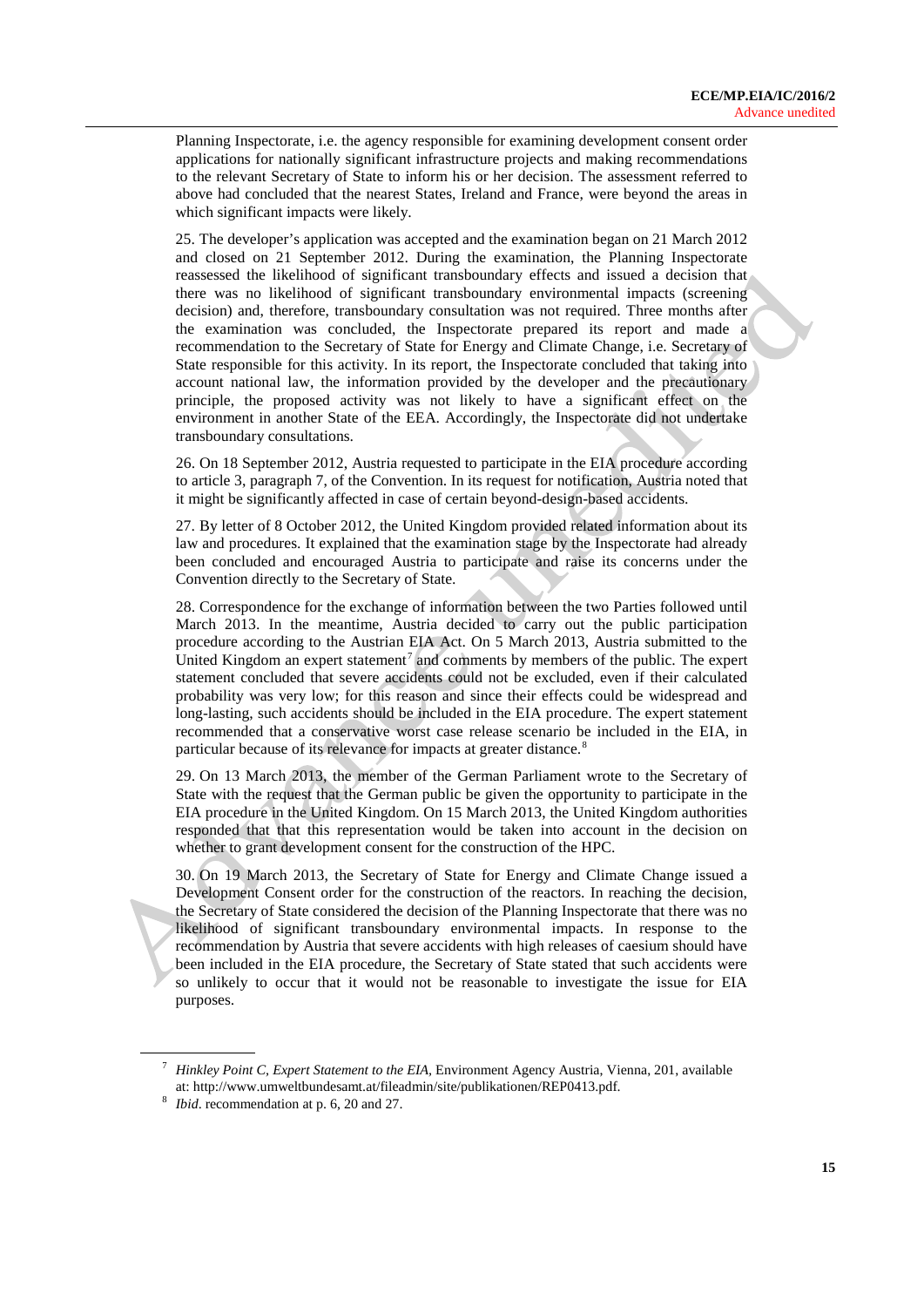#### **Domestic remedies**

31. The decision by the Secretary of State was challenged by Greenpeace and An Taisce before the High Court. Greenpeace withdrew its challenge. An Taisce argued that when decided to grant development consent, the Secretary of State failed to comply with regulation 24 of the Infrastructure Planning (EIA) Regulations 2009 (as amended), which gives effect to article 7 (transboundary EIA procedure) of the EIA Directive.<sup>[9](#page-15-0)</sup>

32. Following a hearing which took place on 5 and 6 December 2013, on 20 December 2013, the High Court of Justice in England and Wales dismissed the application for review of the development consent order by the Secretary of State. On 24 December 2013, An Taisce filed notice of their appeal. Following a hearing which took place on 15 and 16 July 2014, on 1 August 2014, the Court of Appeal dismissed the application for appeal. On 11 December 2014, the Supreme Court refused permission to appeal the Court of Appeal's order of 1 August 2014.

#### **B. Information and issues**

33. In the information provided by the member of the German Parliament, it is alleged that the United Kingdom failed to comply with its obligations under the Convention on the grounds that as the Party of origin, it failed to notify affected neighbouring States, including Germany and Ireland, about the proposed construction of the two HPC reactors. As a result, Germany and the public in Germany did not have the opportunity to participate in the EIA procedure.

34. Specifically, according to the information provided by the member of the German Parliament, the proposed activity is an activity listed in appendix I, item 2, of the Convention, and the Party of origin had to comply with article 2, paragraph 2. It is alleged that by failing to notify Germany and providing the German public the opportunity to participate, the United Kingdom failed to comply with article 2, paragraphs 4 and 6; article 3, paragraphs 1 and 8;and article 4, paragraph 2, of the Convention. It is further alleged that by issuing the development consent order of 19 March 2013, the United Kingdom was not in compliance with article 6, paragraph 1, of the Convention.

35. In the view of the member of the German Parliament, calculations of probability cannot be applied to an activity of that size and a severe accident cannot be excluded beyond doubt. In support of this argument, she refers to the events in Chernobyl and recently Fukushima, and to the Finnish EIA report on the Fennovoima NPP, which had acknowledged that the impacts of an extremely unlikely serious NPP accident would extend beyond Finland's borders.

36. In the information provided by the Friends of the Irish Environment, it is similarly alleged that by failing to notify Ireland about the proposed activity the United Kingdom failed to comply with its obligations under article 2, paragraph 6, article 3, paragraphs 1 and 2, article 5 and article 6, of the Convention. In support of its allegations, the NGO refers to prior findings and recommendations of the Committee with regard to the planned construction of a NPP in Metsamor, Armenia (EIA/IC/S/3) and of an NPP in Ostrovets, Belarus (EIA/IC/S4). It also refers to major, serious and other nuclear accidents with wider consequences to highlight that a severe accident may cause transboundary impacts.

37. In its representation to the Committee, Austria considers itself potentially affected by the proposed NPP. In its view, on the basis of the Convention and other relevant

<span id="page-15-0"></span><sup>&</sup>lt;sup>9</sup> Directive 2014/52/EU of the European Parliament and of the Council of 16 April 2014 amending Directive 2011/92/EU on the assessment of the effects of certain public and private projects on the environment Text with EEA relevance.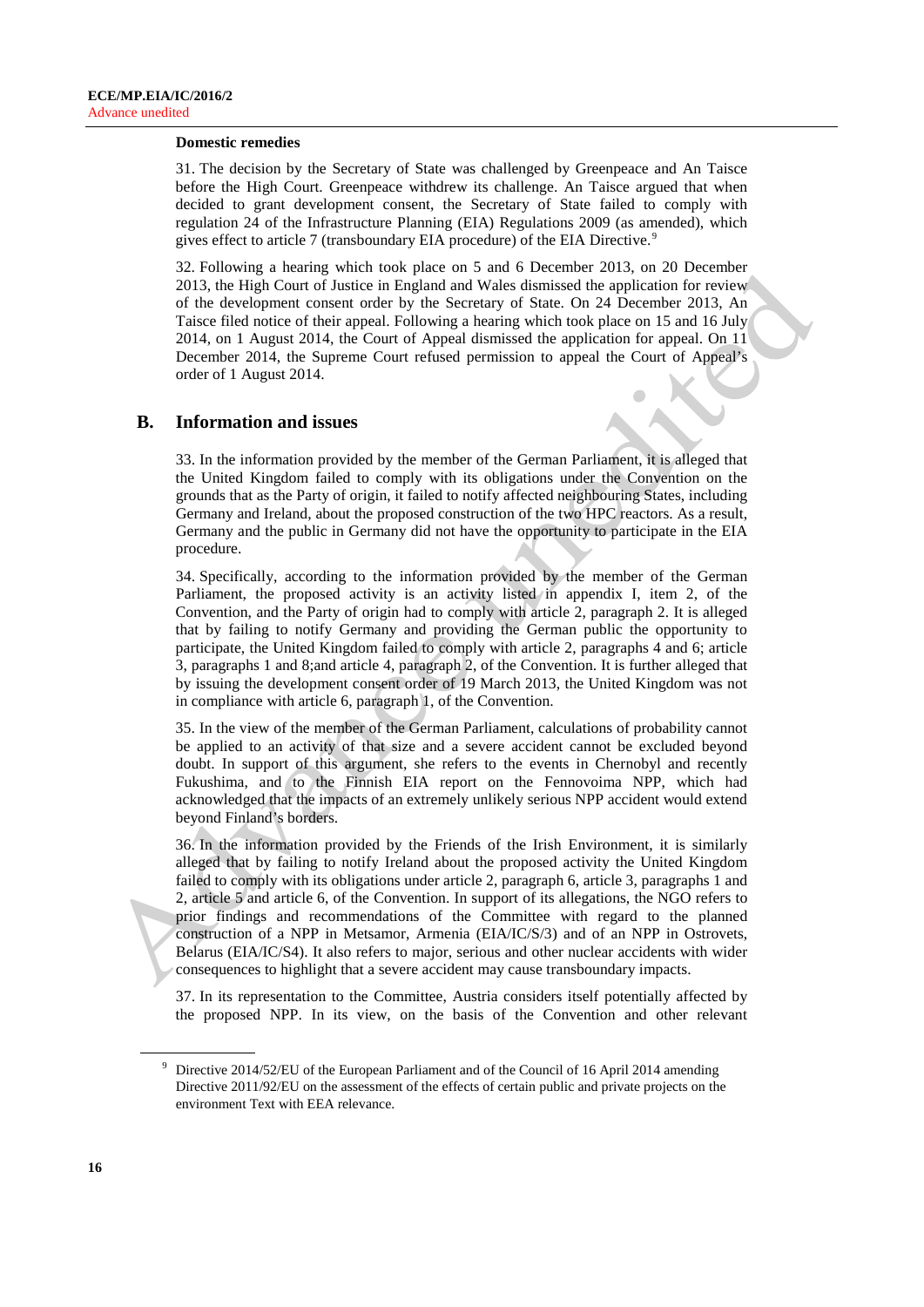documents, severe accidents or risks with low probability are covered by the Convention. Therefore, countries should be notified about nuclear installations that seem to have a low likelihood of significant transboundary impacts; and conservative worst case scenarios, which are especially relevant for transboundary impacts, should be assessed in an EIA. In the information it provided to the Committee, Austria also claimed that there was lack of clarity as regards applicable legislation in the United Kingdom, including the public participation procedure in the pre-examination and examinations phases within the planning process; that the information it had received was initially scattered and comprehensive information had been received end of December 2012; and that the deadlines imposed on Austria to provide its comments were very tight, since the decision on development consent had been made end of December 2012 and a final decision would be taken by 19 March 2013. Austria explained that due to the time constraints, it did not ask for consultations according to article 5 of the Convention and decided to carry out the public participation procedure according to its domestic legislation.

38. Germany was not notified by the United Kingdom and claimed that taking into account the opinion issued by the European Commission on 3 February 2012,<sup>[10](#page-16-0)</sup> it did not consider that the proposed activity was likely to cause significant adverse transboundary environmental impact.

39. Ireland claimed that since the United Kingdom had concluded that the activity was not likely to give rise to a significant adverse transboundary impacts on the environment of another EEA State, the requirements under the Convention regarding notification to other States did not arise and formal notification was not necessary. Ireland, however, was aware since 2009 of the United Kingdom's nuclear NPS, had actively been involved in that regard and had maintained regular contact at official level with the United Kingdom on nuclear matters.

40. The Netherlands contended that it could not confirm that the proposed NPP was not likely to cause significant adverse transboundary impact on the territory of the Netherlands, because of lack of any information regarding the activity. It added that it would have been reasonable if the United Kingdom had informed the Netherlands, had given an insight in the conclusion that the proposed activity had no likely significant adverse transboundary effects on the Netherlands and had offered the opportunity for public consultations.

41. Belgium confirmed that it had received a notification concerning a proposal of strategic siting assessment criteria for NPPs in August 2008, but not for the HPC. Based on the opinion by the European Commission of 3 February 2012,<sup>[11](#page-16-1)</sup> Belgium considered that the proposed activity was not likely to cause significant transboundary environmental impact on its territory.

42. In Norway's view, experience and impact assessments confirmed that an NPP in operation represented a risk of transboundary pollution in neighbouring countries in case of major accident or incident. Considering its geographical position, Norway could not confirm that in case of major accident or incident, it was not likely that the proposed activity could cause significant adverse transboundary environmental impact on Norway's territory. Given its proximity to the United Kingdom, Norway considered it important to receive notification and information about any NPP in accordance with the Convention.

<span id="page-16-0"></span><sup>10</sup> Opinion of the European Commission of 3 February 2012 relating to the plan for the disposal of radioactive waste arising from the two EPR reactors on the Hinkley Point C nuclear power station, located in Somerset, United Kingdom (2012/C 33/01). The opinion had concluded that, both in normal operation and in the event of an accident of the type and magnitude considered, the implementation of the activity would not be liable to result in a radioactive contamination of the water, soil or airspace of another Member State.

<span id="page-16-1"></span><sup>&</sup>lt;sup>11</sup> See note 5 above.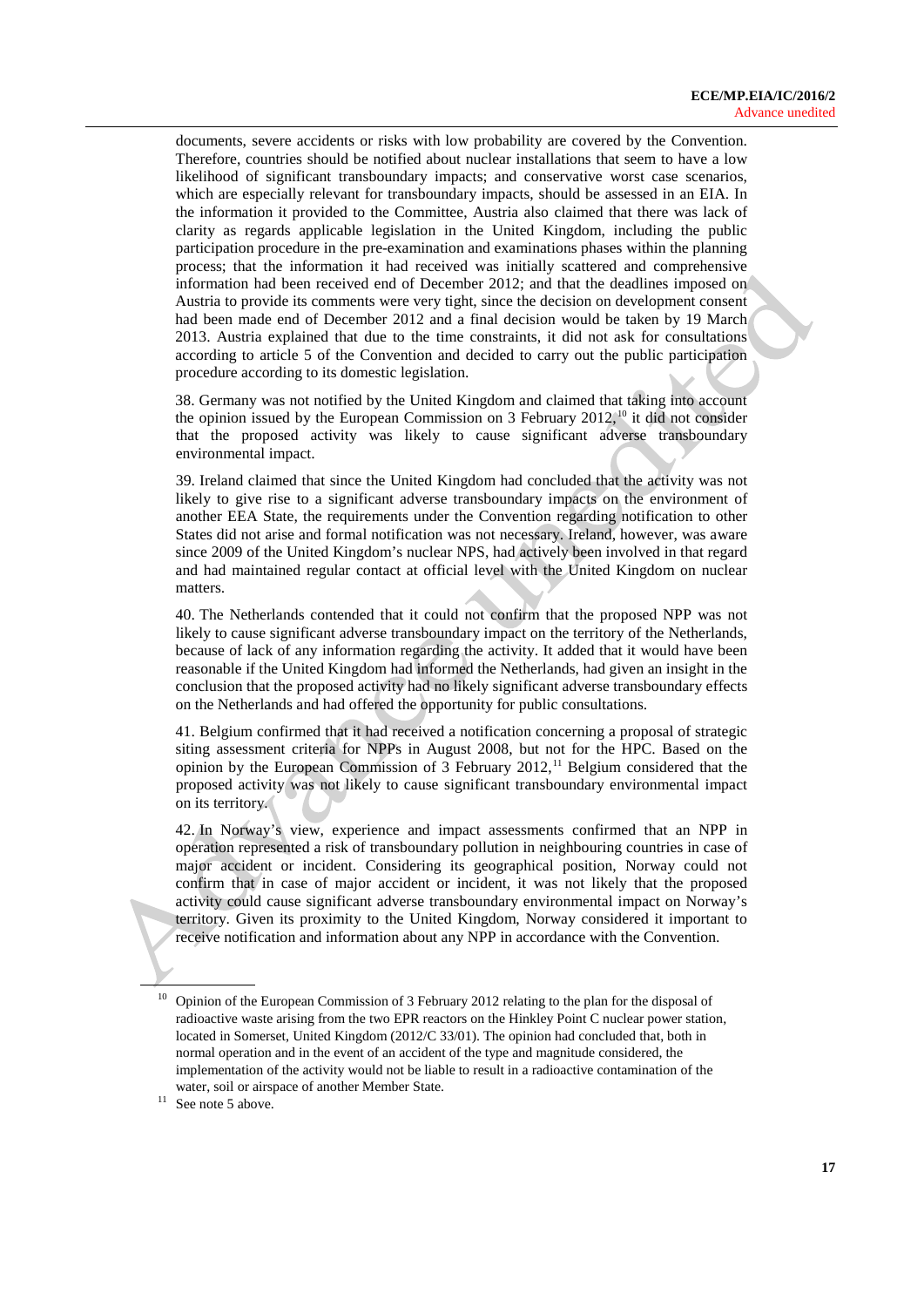43. Spain, after consulting with its national Nuclear Safety Council, concluded, based on a technical assessment, that the proposed HPC was not likely to have significant adverse transboundary environmental impacts on its territory.

44. France maintained that the proposed NPP was the most advanced NPP in the United Kingdom and that a full assessment had been carried out before the final decision by the United Kingdom. France considered that under normal operation of the installation, the activity was not likely to have any significant impact on France and therefore no notification was required.

45. The United Kingdom claimed that all safety, security and environmental aspects of HPC had been evaluated in an extensive and exhaustive manner. All relevant information regarding the process and the activity was publicly available and all interested parties had the opportunity to make representations. An EIA procedure had been carried out in full compliance with national and EU law. On the basis of the conclusion by the Planning Inspectorate that the proposed activity was not likely to have significant effects on the environment of the EEA, the transboundary consultation process had not been triggered. The conclusion was based on a detailed screening matrix, which showed that transboundary impacts from accidents during operation or decommissioning would be so low as to be exempt from regulatory control.

46. In the view of the United Kingdom, there is no obligation to notify under the Convention, when the risk of a likely transboundary impact is extremely low or practically zero, such as in the case of HPC. Moreover, according to the United Kingdom, the adoption of a "zero risk" approach in the interpretation of the "likely to cause a significant adverse transboundary impact" (art. 3, para.1) would be inconsistent with the terms of the Convention agreed by the Parties and the general rules of interpretation under treaty law. <sup>[12](#page-17-0)</sup>

47. The United Kingdom argued that although no formal transboundary consultations had been carried out, interested governments, organizations and members of the public from other states had been able to participate in the process either in the framework of the examination carried out by the Inspectorate, or at the stage of consideration by the Secretary of State – as was the case with the representations by Austria and the member of the German Parliament. Moreover, as the development consent was only the first decision, organizations and other members of the public would have further opportunity to comment on potential effects on the HPC development at the stage of consideration of site specific issues by the Office for Nuclear Regulation. The United Kingdom stressed that the information exchange with Austria in 2013 did not constitute any form of concession by the United Kingdom that the HPC would have transboundary adverse environmental impacts.

# **III. Consideration and evaluation**

## **A. General observations**

48. The Committee gathered information allowing it to identify in a sufficiently precise manner the main facts and events, and to evaluate the application of the Convention.

49. In determining whether to begin a Committee initiative, in accordance with paragraph 6 of the Committee's structure and functions (para. 7 above), the Committee took into account, inter alia, the following criteria (cf. operating rule 15, para. 2):

(a) The sources of the information were known and not anonymous;

<span id="page-17-0"></span><sup>&</sup>lt;sup>12</sup> Vienna Convention on the Law of Treaties, article 31.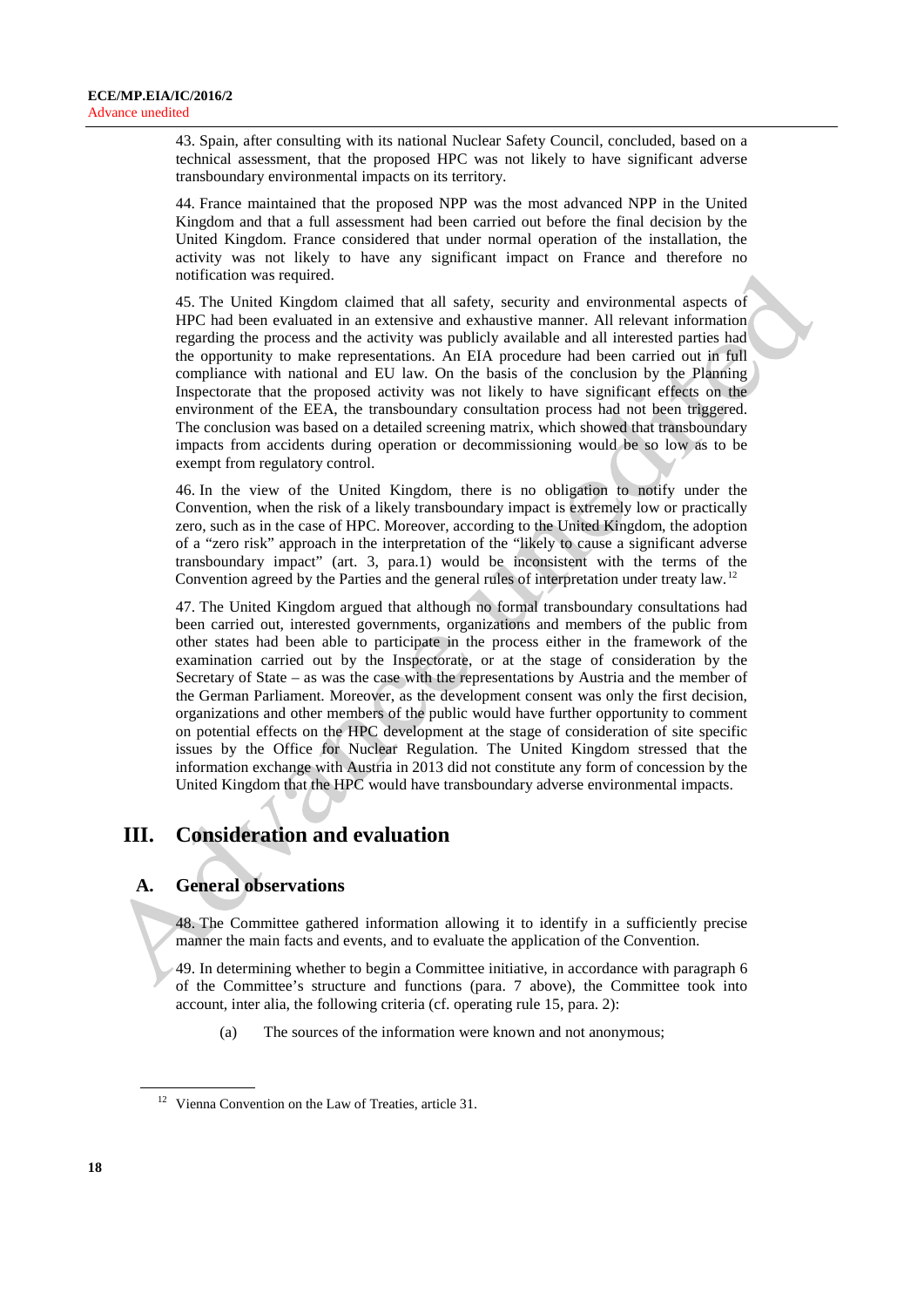(b) The information related to nuclear power stations and other nuclear reactors, an activity listed in appendix I to the Convention;

(c) The information was the basis for a profound suspicion of non-compliance, with respect to the extension of the lifetime of nuclear power reactors;

- (d) The information related to the implementation of Convention provisions;
- (e) Committee time and resources were available.

50. In the present case, the Committee decided to begin its Committee initiative due to its profound suspicion of non-compliance by the United Kingdom with respect to the proposed activity. At its thirtieth session, the Committee reviewed clarifications received. It considered the responses of some Parties that had maintained that they could not exclude the significant adverse transboundary environmental impact of the proposed activity on their territory. In addition, it noted that, with the exception of the informal exchanges with Ireland and the transboundary procedure with Austria after its request, the United Kingdom had failed to notify any potentially affected Party about the proposed activity.

51. At that session, the Committee also recalled its previous opinion that:

while the Convention's primary aim, as stipulated in article 2, paragraph 1, was to "prevent, reduce and control significant adverse transboundary environmental impact from proposed activities", even a low likelihood of such an impact should trigger the obligation to notify affected Parties in accordance with article 3. This would be in accordance with the *Guidance on the Practical Application of the Espoo Convention*, paragraph 28, as endorsed by decision III/4 (ECE/MP.EIA/6, annex IV). This means that notification is necessary unless a significant adverse transboundary impact can be excluded (decision IV/2, annex I, para. 54).

52. Moreover, at its thirty-third session, following a comment by the United Kingdom questioning the decision of the Committee to open a Committee initiative, the Committee recalled its reasoning behind its finding of a profound suspicion of non-compliance and its subsequent decision to begin a Committee initiative. In the Committee's view, the opportunity provided by the United Kingdom to Austria to participate under the Espoo Convention indicated an agreement of the two Parties that a likely significant environmental impact on Austrian territory could not be excluded, since otherwise there would have been no reason for the United Kingdom to engage with Austria following the latter's request under the Espoo Convention. The likelihood of a significant environmental impact outside the territory of the United Kingdom had also not been excluded by the Netherlands and Norway, in their letters of 23 January and 5 February 2014, respectively.

53. The Committee recalled its prior observation that the procedure in article 3, paragraph 7, did not substitute the obligations of a Party of origin deriving from the Convention to notify possibly affected Parties, or to fulfill any other step of the transboundary EIA procedure in compliance with the Convention in case transboundary environmental impacts could not be excluded (ECE/MP.EIA/IC/2014/2, annex, para. 48). At the same time, the Committee encourages Parties who consider that they would be affected by a significant adverse transboundary impact of a proposed activity listed in Appendix I, and when no notification has taken place in accordance with article 3, paragraph 1, to take advantage of the rights afforded by the Convention and make use of the procedure stipulated in article 3, paragraph 7.

#### **B. Legal basis**

54. The United Kingdom deposited its instrument of ratification of the Convention on 10 October 1997. The Convention entered into force for the United Kingdom on 8 January 1998.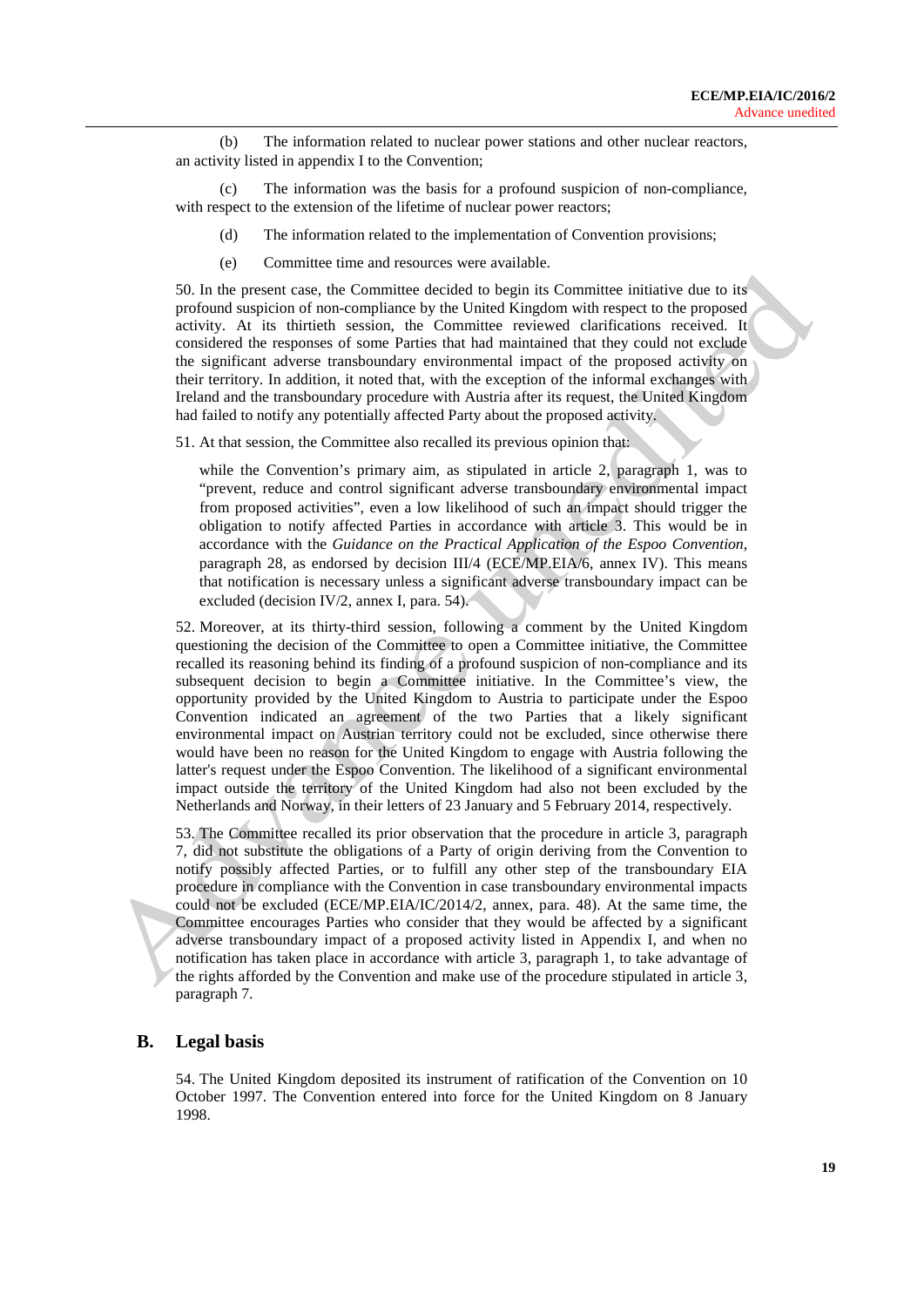55. Appendix I, item 2, of the Convention identifies among proposed activities to which it applies:

Thermal power stations and other combustion installations with a heat output of 300 megawatts or more, and ... nuclear power stations and other nuclear reactors (except research installations for the production and conversion of fissionable and fertile materials, whose maximum power does not exceed 1 kilowatt continuous thermal load).

56. In the context of its initiative, the Committee examined the relevant provisions of the Convention in article 2, paragraph 4, and article 3, paragraph 1, and their application.

### **C. Main issues**

57. The Committee notes that the main issue of this Committee initiative concerns the likelihood of a significant adverse transboundary environmental impact that might be caused by the activity at HPC, specifically in a case of a major accidents or accidents beyond design-base or disasters. It recalls its previous findings where it concluded that "even a low likelihood of […] an impact should trigger the obligation to notify affected Parties in accordance with article 3" and that "[t]his means that notification is necessary unless a significant adverse transboundary impact can be excluded".<sup>[13](#page-19-0)</sup> The Committee underlines that these findings were endorsed unanimously by the Meeting of the Parties through decision IV/2.

58. The United Kingdom emphasizes that these findings are not binding. It also stresses the fact that an extremely low likelihood of a significant adverse transboundary impact from the activity at HPC means that such impact can, practically, be excluded. Thus, according to the United Kingdom, notification is not necessary.

59. The Committee recalls the need to enhance international cooperation in assessing environmental impact as well as the principle of prevention, as referred to in the third and the fourth paragraphs of the Convention Preamble, respectively, and the role of notification in this regard. Furthermore, it considers that the mere notification of possibly affected Parties, regardless of their number, does not impose excessive burden on Parties of origin. It also notes that even before the entry into force of the Convention, Parties expressed a strong preference towards notification whenever there was a possibility of a significant impact, "no matter how uncertain". [14](#page-19-1)

60. The Committee also considers that its findings reflect the general spirit of the Convention and the views of Parties on the specific application of the Convention's provisions.

61. The Committee is made of both legal and technical experts in the field of EIA and, as such, has the capacity to form its own view, in accordance with its Structure and functions, on whether the significant adverse transboundary environmental impact of an activity can be excluded or not. The Committee recalls that it formed such view on other activities, such as offshore oil projects or pipelines. Moreover, the Committee based its findings on such views, and the Meeting of the Parties unanimously endorsed them. [15](#page-19-2)

62. In forming its view, the Committee evaluates both the impact caused by the activity during its usual operation as well as the impact caused by an accident. The Committee

<span id="page-19-0"></span><sup>13</sup> ECE/MP.EIA/10 p. 91 para. 54 (*see* also para. 51 above).

<span id="page-19-1"></span><sup>&</sup>lt;sup>14</sup> CEP/WG.3/R.6, Specific methodologies and criteria to determine the significance of adverse transboundary impact, para. 7.

<span id="page-19-2"></span><sup>15</sup> See ECE/MP.EIA/20.Add.1 – ECE/MP.EIA/SEA/4.Add.1, para. 47 in connection with ECE/MP.EIA/IC/2013/4, Annex, paras. 76, 77.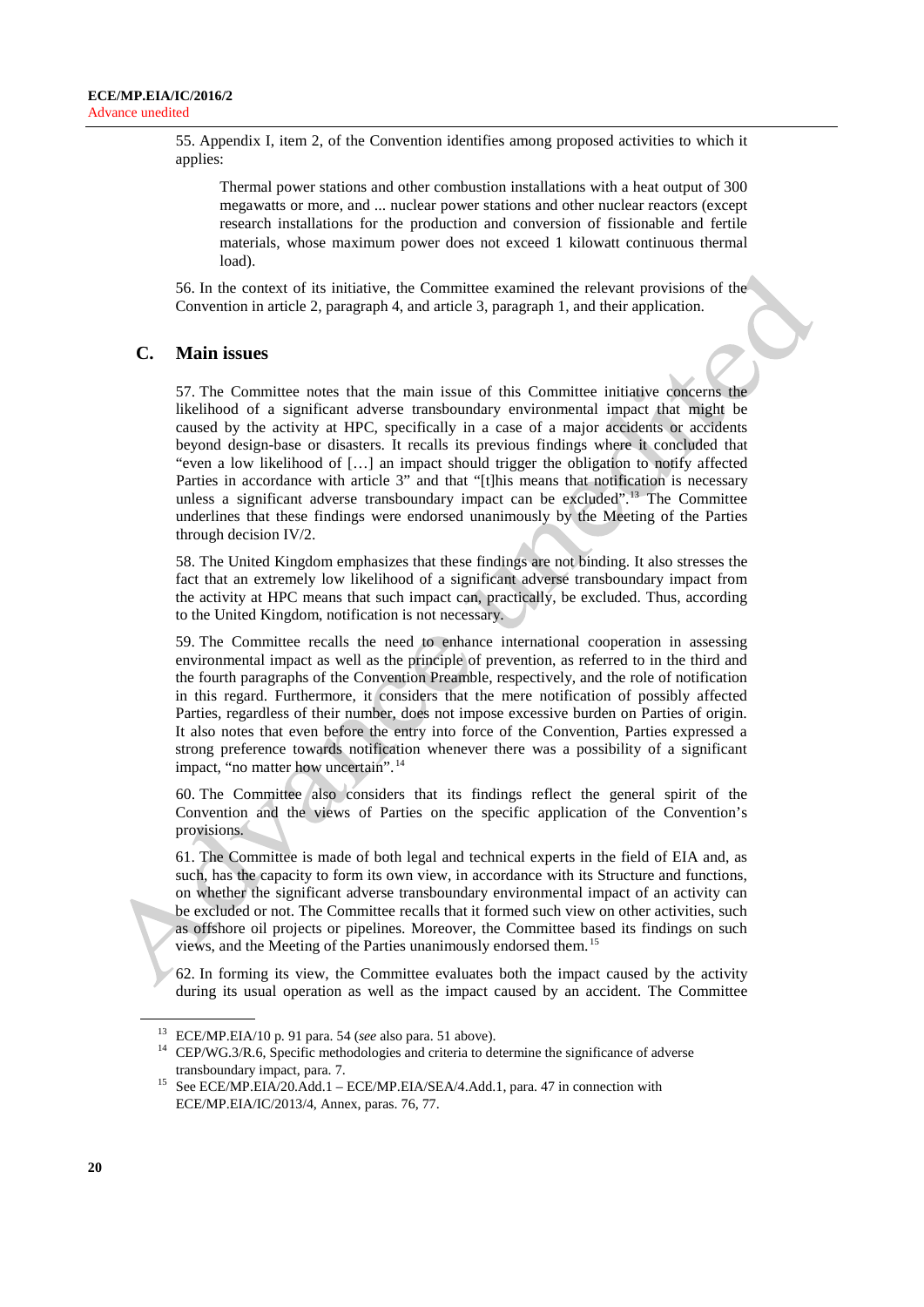notes that for certain activities, in particular nuclear energy-related activities, while the chance of a major accident, accident beyond design-base or disaster occurring is very low, the likelihood of a significant adverse transboundary impact of such accident can be very high. Therefore, the Committee believes that on the basis of the principle of prevention, when considering the affected Parties for the purpose of notification, the Party of origin, should be exceptionally prospective and inclusive, in order to ensure that all Parties potentially affected by an accident, however uncertain, are notified. The Party of origin should make such consideration using the most careful approach on the basis of available scientific evidence, which indicates the maximum extent of a significant adverse transboundary impact from a nuclear energy-related activity, taking into account the worstcase scenario.

63. The Committee notes that some of the United Kingdom's neighboring states (Spain, France, Belgium and Germany) share, to some extent, the United Kingdom's view that a significant adverse transboundary impact from the activity at HPC can be excluded. However, it also notes that other states neighboring the United Kingdom (Netherlands and Norway) do not share the United Kingdom's view and cannot confirm that they can exclude a significant adverse transboundary impact from the activity at HPC. Moreover, according to the scientific evidence presented by Austria, which at its request, it was provided the opportunity to submit its views on the planned activity before the decision-making procedure was finalized, a major accident at HPC could have a significant adverse transboundary impact on the Austrian territory (as well as on the territories of France, Germany and Switzerland).<sup>[16](#page-20-0)</sup>

64. The Committee is aware that these states have not chosen to take advantage of the rights afforded by the Convention under article 3, paragraph 7, or make a submission concerning the activity at HPC, but does not consider that these aspects should influence its findings. It will, nevertheless, reflect this in its recommendations.

## **IV. Findings**

65. Having considered the above, the Committee adopts the following findings with a view to bringing them to the attention of the Meeting of the Parties for formal adoption in accordance with paragraph 13 of the appendix to decision III/2.

#### **Notification (article 2, paragraph 4; and article 3, paragraph 1)**

66. The Committee notes that the activity at HPC is a proposed activity listed in Appendix I, item 2, and finds that the characteristics of the activity and its location warrant the conclusion that a significant adverse transboundary impact cannot be excluded in case of a major accident, accident beyond the design-base or disaster. The Committee also finds that, as a consequence of its conclusion concerning the likely significant adverse transboundary environmental impact, the United Kingdom is in non-compliance with its obligations under article 2, paragraph 4, and article 3, paragraph 1 of the Convention.

# **V. Recommendations**

67. The Committee recommends that the Meeting of the Parties:

(a) Endorse the findings of the Implementation Committee that the United Kingdom is in non-compliance with its obligations under article 2, paragraph 4, and article 3, paragraph 1 of the Convention in relation to the HPC NPP project;

<span id="page-20-0"></span><sup>16</sup> See Figure 2 (p. 30) at *Hinkley Point C, Expert Statement to the EIA*, note 5 above.